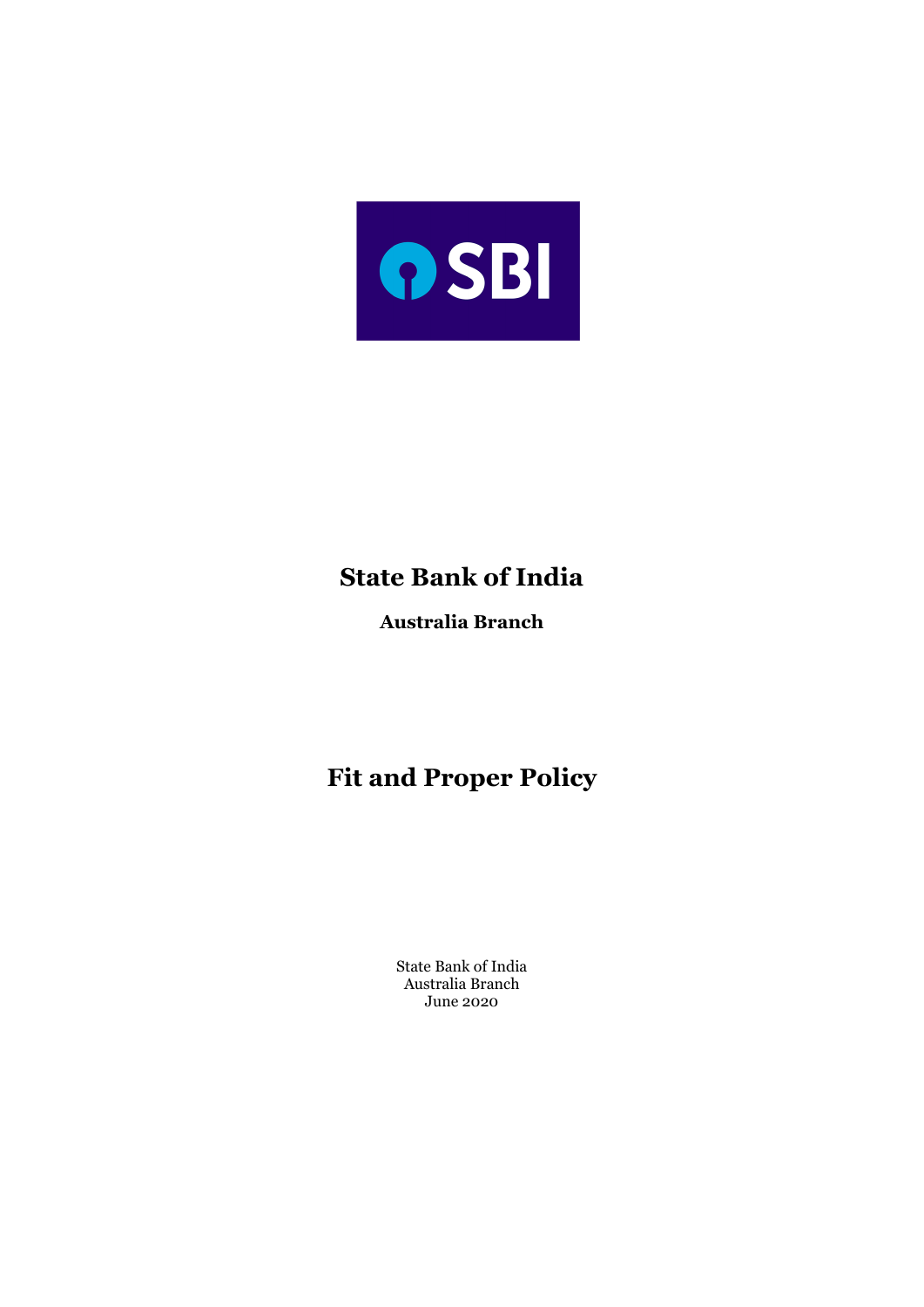## **DOCUMENT CONTROL SHEET**

#### **CONTACT FOR ENQUIRIES AND CHANGES**

<span id="page-1-0"></span>If you have any questions regarding the document, please contact:

| CRCO<br>State Bank of India<br>Suite 2 Level 31, 264 George Street<br>Sydney, NSW 2000<br>Australia |
|-----------------------------------------------------------------------------------------------------|
|-----------------------------------------------------------------------------------------------------|

If you have a suggestion for improving this document, please forward a written comment to the above.

<span id="page-1-1"></span>

| <u>RECORD OF ISSUE</u>          |                   |                                                                           |
|---------------------------------|-------------------|---------------------------------------------------------------------------|
| Section                         | <b>Issue Date</b> | Nature of Amendment                                                       |
| All                             | 31.08.2009        |                                                                           |
| All                             | 15.01.2011        | Revision and Update                                                       |
| All                             | 01.05.2012        | Revision and update                                                       |
| All                             | 01.03.2013        | Revision and Update                                                       |
| All                             | 10.02.2014        | Revision and Update                                                       |
| All                             | 22.05.2015        | Revision and Update                                                       |
| All                             | 15.08.2016        | <b>Annual Review</b>                                                      |
| As denoted in 'tracked changes' | 30.10.2017        | <b>Annual Review</b>                                                      |
| As per tracked changes          | 10.10.2018        | <b>Annual Review</b>                                                      |
| As per track changes            | 24.06.2019        | Revision for alignment with BEAR and<br><b>Whistleblowing Protections</b> |
| As per track changes            | 24.06.2020        | Revision and update                                                       |

# **CONTENTS**

| 1.  |  |
|-----|--|
|     |  |
| 1.2 |  |
| 1.3 |  |
| 1.4 |  |
| 1.5 |  |
|     |  |

State Bank of India, Australia Page 2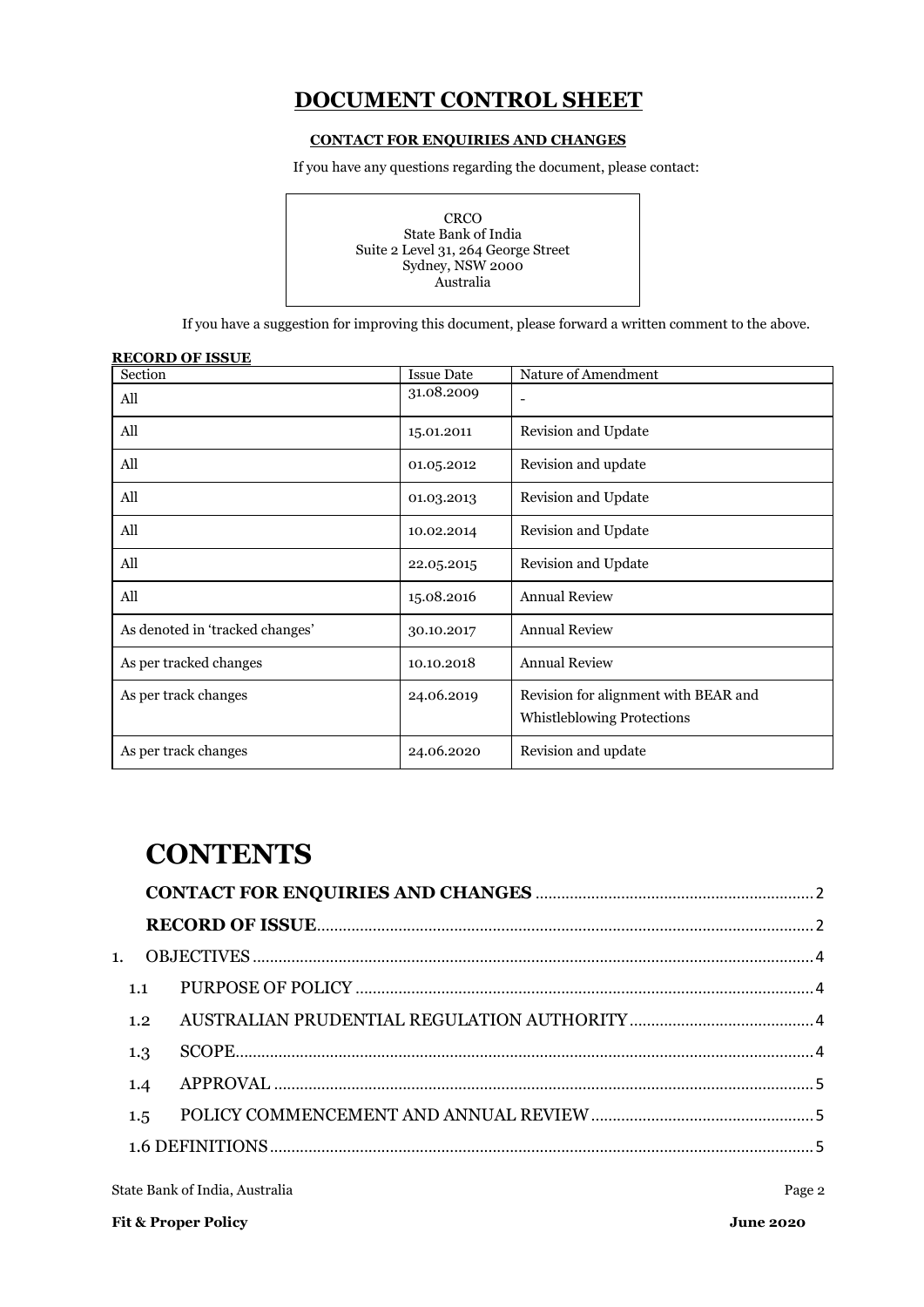|    | 2.1              |                                                                                |  |
|----|------------------|--------------------------------------------------------------------------------|--|
|    | 2.2              |                                                                                |  |
| 3. |                  |                                                                                |  |
|    | 3.1              |                                                                                |  |
|    | 3.2              |                                                                                |  |
|    | 3.3              |                                                                                |  |
|    | 3.4              |                                                                                |  |
|    | $\boldsymbol{4}$ |                                                                                |  |
| 5. |                  |                                                                                |  |
|    | 5.1              |                                                                                |  |
|    | 5.2              |                                                                                |  |
|    | 5.3              |                                                                                |  |
|    | 5.4              |                                                                                |  |
|    | 5.5              |                                                                                |  |
|    | 5.6              |                                                                                |  |
|    | 5.7              |                                                                                |  |
| 6. |                  |                                                                                |  |
|    | 6.1              |                                                                                |  |
|    | 6.2              | ASSESSMENT PROCESS FOR NEW APPOINTMENTS TO RESPONSIBLE PERSON                  |  |
|    |                  |                                                                                |  |
|    | 6.3              |                                                                                |  |
|    |                  |                                                                                |  |
| 7. |                  |                                                                                |  |
|    | 7.1              |                                                                                |  |
|    | 7.2              |                                                                                |  |
|    | 7.3              | NOTIFICATION AND INTERNAL REPORTING OF BREACHES 16                             |  |
| 8. |                  |                                                                                |  |
| 9. |                  |                                                                                |  |
|    |                  |                                                                                |  |
|    |                  |                                                                                |  |
|    |                  | APPENDIX 3 FIT & PROPER ASSESSMENT OF non-SOOA & non-CEO (including Auditors): |  |
|    |                  |                                                                                |  |
|    |                  |                                                                                |  |
|    |                  |                                                                                |  |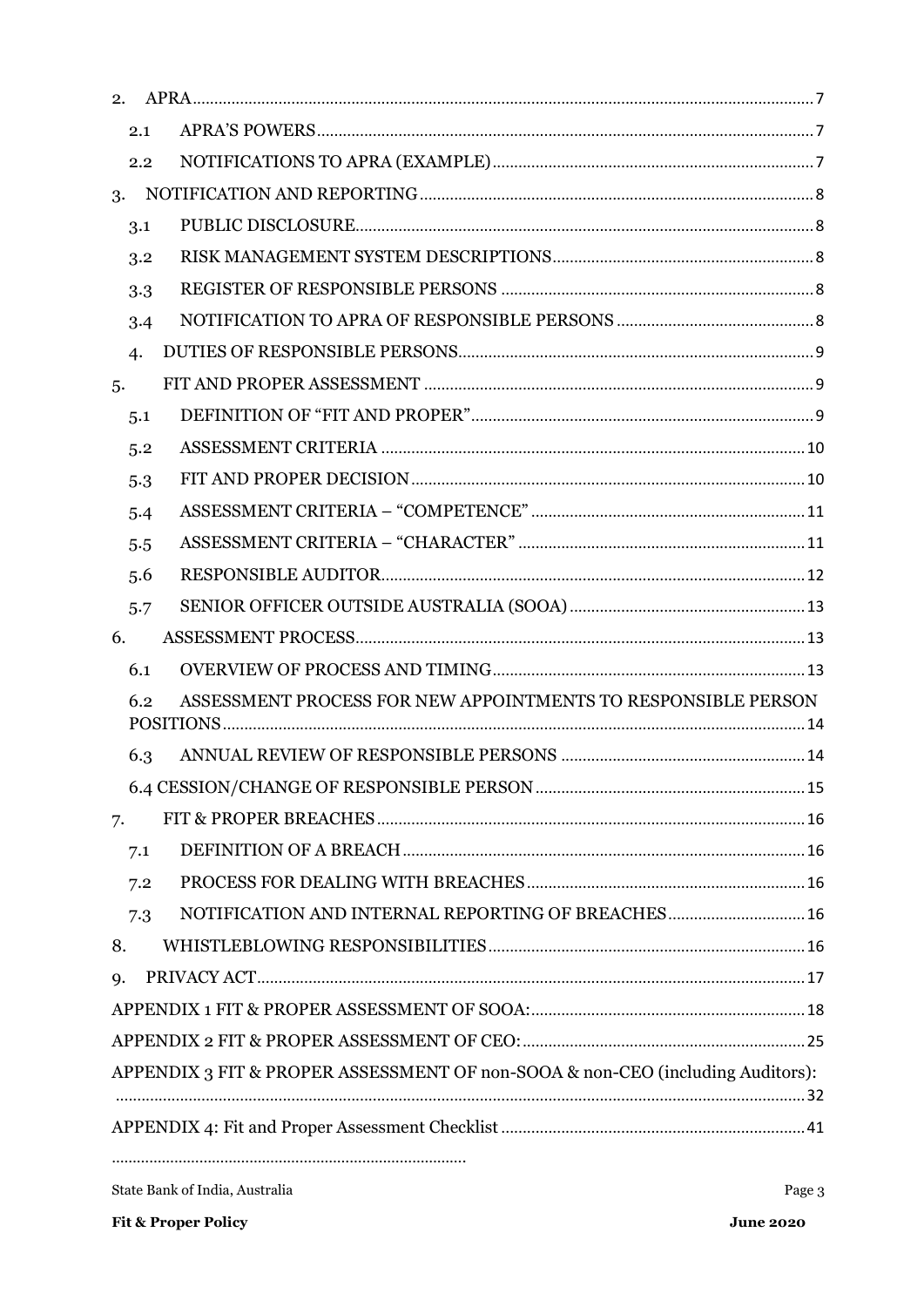# <span id="page-3-0"></span>1. OBJECTIVES

## <span id="page-3-1"></span>1.1 PURPOSE OF POLICY

This document provides the policy to assess the fitness and propriety of the SBI Australia branch's (SBIA, the branch) Responsible Persons both prior to their appointment and on an ongoing basis. The document also sets out the procedures for dealing with Responsible Persons who fail to meet the SBIA the branch's fit and proper criteria.

The Branch must provide a copy of this Policy to:

- a) Any person applying for a Responsible Person position, ahead of their final interview for the role; and
- b) Any other person before an assessment of their fitness and propriety is conducted.

As per this policy a fit and proper assessment is to be completed before a person becomes holder of a responsible person position unless they hold the position:

- a) Because of resolution of member of the regulated institution; or
- b) Because APRA has determined that the person is responsible person as the person plays a significant role in the management or control of the regulated institution or that the person's activities may materially impact on prudential matters.

In such cases, SBIA must complete the assessment of the person within 28 days of person becoming the holder of the responsible person position.

This Policy should be read in conjunction with any other relevant SBIA policies issued from time to time and compliance with such policies will be considered as part of the assessment criteria relating to the fitness and propriety of Responsible Persons. Responsible persons will be required to attest that they have read and understood this Policy when they join the branchSBIA.

## <span id="page-3-2"></span>1.2 AUSTRALIAN PRUDENTIAL REGULATION AUTHORITY

SBIA is regulated by the Australian Prudential Regulatory Authority ("APRA") and compliance with any Prudential Standards issued by APRA is a mandatory requirement to remain authorised by APRA to operate in Australia.

The "Fit and Proper Policy for Responsible Persons – SBIA" ("the Policy") is based on APRA's Fit and Proper Prudential Standard (CPS520) and associated non-binding Prudential Practice Guides. The Standards set out requirements for determining the fitness and propriety of individuals in Responsible Person positions, and are required by APRA to be applied by authorised deposit-taking institutions.

This Policy covers APRA requirements only and does not deal with the requirements set by the Australian Securities and Investments Commission ("ASIC") regarding Responsible Officers, nor on the ASX Corporate Governance Council – Principles of Good Corporate Governance and Best Practice Recommendations, although there are number of areas of commonality. Indeed, if a Responsible Person is also a Responsible Officer of the holder of an Australian Financial Services License then assessments made under this Policy may take into consideration similar assessments made in relation to the Responsible Officer position, provided that information is current.

## <span id="page-3-3"></span>1.3 SCOPE

State Bank of India, Australia Page 4 This is policy for SBIA, applicable to Responsible Persons directly connected with the Organization.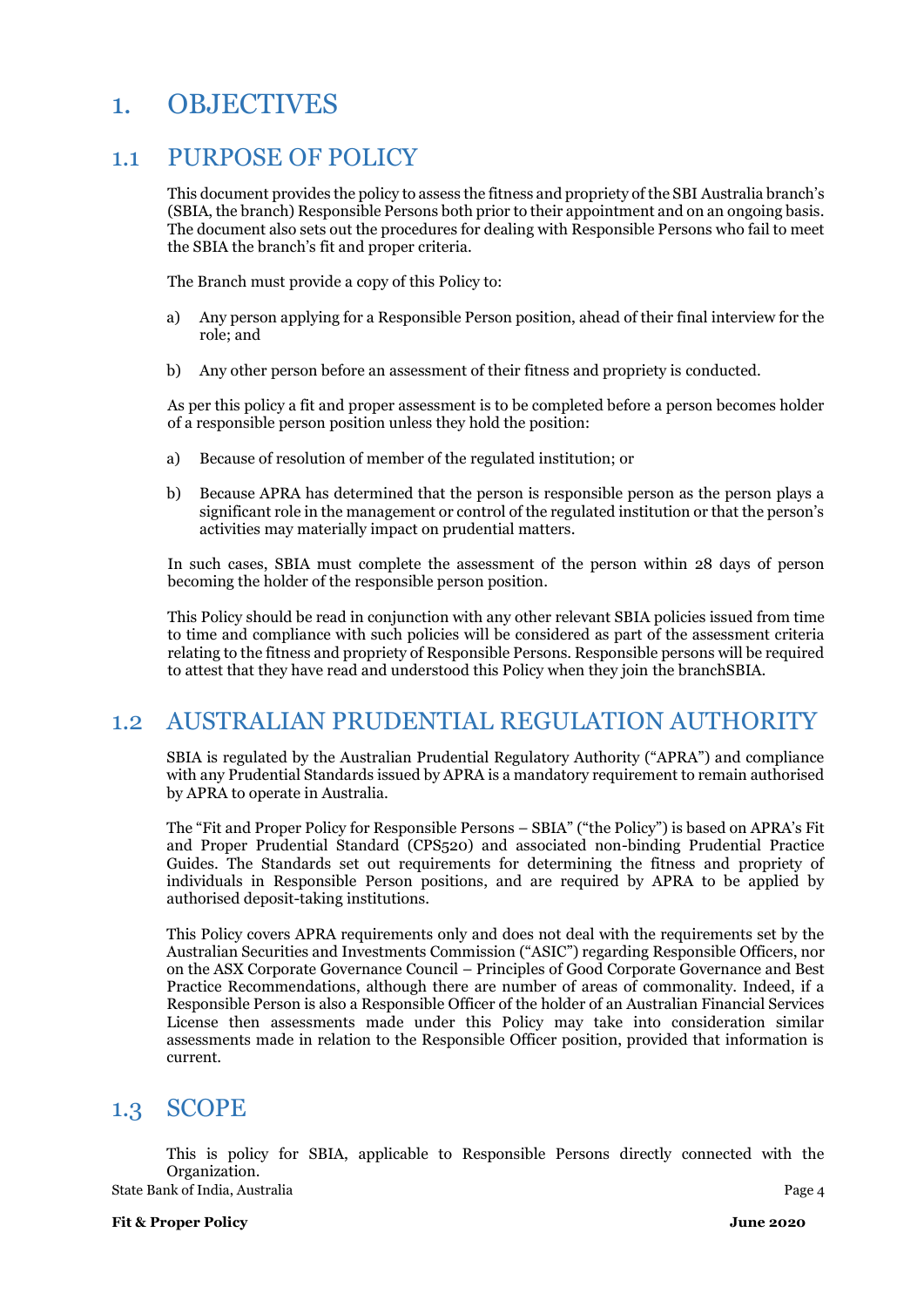This Policy is to be applied in a consistent manner to all Responsible Persons, irrespective of whether they are direct employees or contractors of the SBIA, or employees of a third party (such as Auditors).

## <span id="page-4-0"></span>1.4 APPROVAL

This Policy is required to be approved by the International Banking Group of State Bank of India, Mumbai (IBG) as represented by Chief General Manager II (Foreign Offices).

## <span id="page-4-1"></span>1.5 POLICY COMMENCEMENT AND ANNUAL REVIEW

This Policy came into effect on 31.08.2009.

The Policy is to be reviewed at least annually. The Branch Compliance Committee (BCOM) is responsible for coordinating the annual review of the Policy. IBG must approve any material changes to the Policy.

## <span id="page-4-2"></span>1.6 DEFINITIONS

In this document:

**"APRA"** means Australian Prudential Regulation Authority.

**"Accountable persons"** means Chief General Manager II (International Banking) as the Senior Officer Outside Australia and Chief Executive Officer Australia branch.

**"Corporate Centre Approvers"** means the line manager of Senior Officer Outside Australia (Chief General Manager II (International Banking)) or manager-one-removed of any Senior Officer Outside Australia nominee.

**"IBG"** means the International Banking Group of State Bank of India, Corporate Centre, Mumbai as represented by Chief General Manager II (Foreign Offices)

**"SOOA"** Senior Officer Outside Australia (Chief General Manager II (International Banking))

**"BCOM"** means the Branch Compliance Committee at SBIA responsible for ensuring compliance with the Policy.

**"General Counsel"** means the General Counsel for the SBIA.

**"Chief Risk & Compliance Officer"** means the Chief Risk & Compliance Officer of SBIA.

**"SBIA"** means State Bank of India, Australia Branch ABN 92 082 610 008 (including Sydney and Melbourne)

**"CEO"** means the Chief Executive Officer of SBIA.

**"Policy"** means the "Fit and Proper Policy for Responsible Persons - SBIA".

**"the Act"** means the Banking Act 1959.

#### **"Responsible Person"** means:

- (i) Chief General Manager II (International Banking);
- (ii) Chief Executive Officer;
- (iii) Vice President (Operations);
- (iv) Vice President (Credit);

State Bank of India, Australia Page 5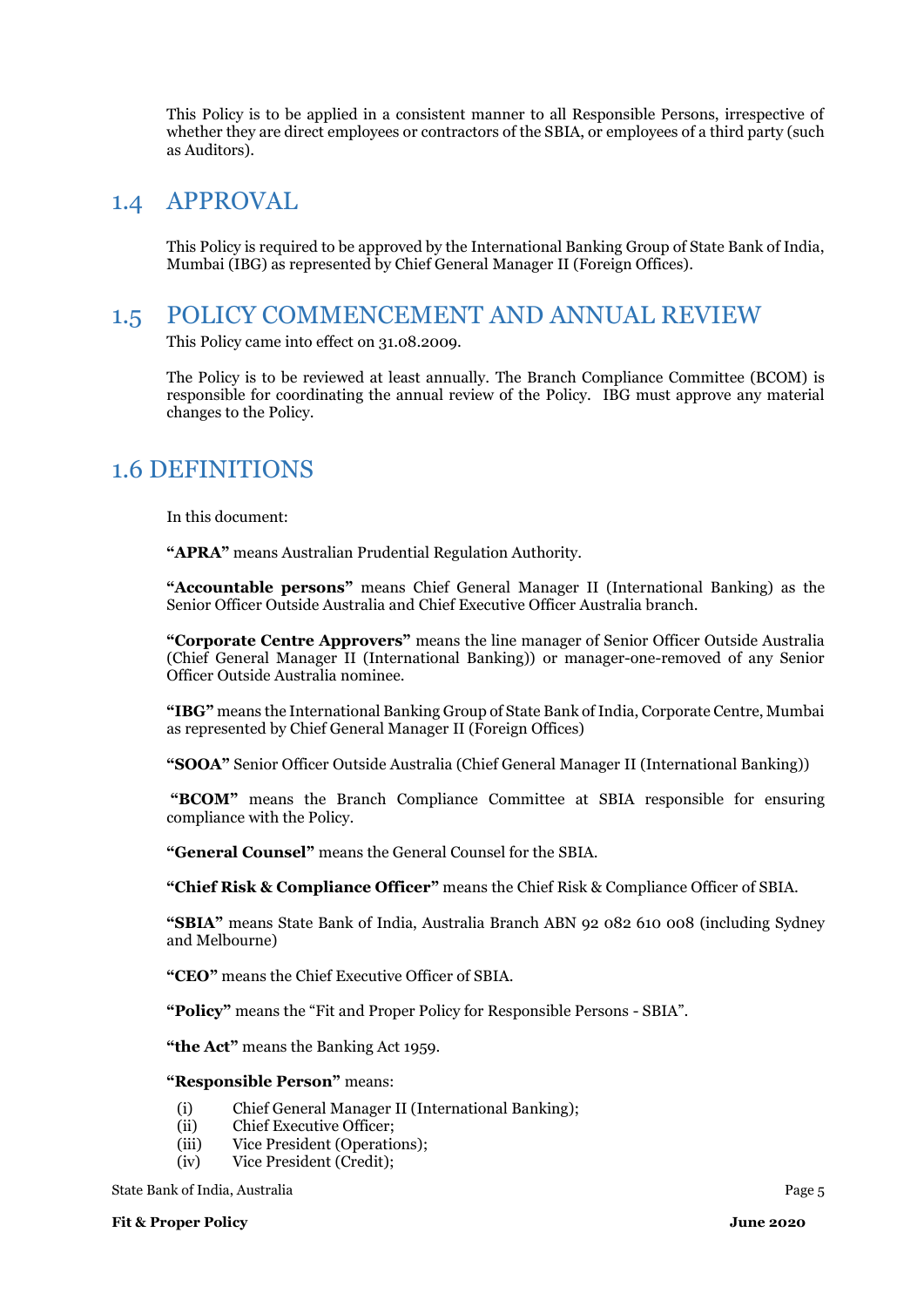- (v) Vice President (Trade Finance);
- (vi) Chief Risk and Compliance Officer (CRCO);
- (vii) Chief Information Security Officer
- (viii) Dealer; and
- (viii) Any other Executive covered by this Policy, who is considered by the BCOM, to hold responsibilities that are likely to have a significant impact on the entity's sound and prudent management.

**Responsible Auditor** – an auditor who provides any report that is required under the Act, or Reporting Standards under the Financial Sector (Collection of Data) Act 2001.

**APRA-deemed** – any person determined in writing by APRA to have a significant role in relation to the management or control of the APRA-regulated institution, or is responsible for activities which may materially impact on prudential matters.

**Senior Manager** - A Senior Manager, in relation to this Policy, is a person who:

- a) makes, or participates in making, decisions that affect the whole, or a substantial part of the business; or
- b) has the capacity to affect significantly the financial standing of the business; or
- c) may materially affect the whole, or a substantial part, of the business or its financial standing through his or her responsibility for:
	- (i) enforcing policies and implementing strategies approved by the BCOM; or
	- (ii) the development and implementation of systems that identify, assess, manage or monitor risks in the business; or
	- (iii) monitoring the appropriateness, adequacy and effectiveness of risk management systems in the business.

d) Senior Officer outside Australia to the extent that person meets the definition in subparagraphs (a), (b) or (c).

**Whistleblower –** The Employees of the branch making the disclosure under this policy. The Whistle Blower's role is that of a reporting party. Whistle blowers are not investigators or finders of facts; neither can they determine the appropriate corrective or remedial action that may be warranted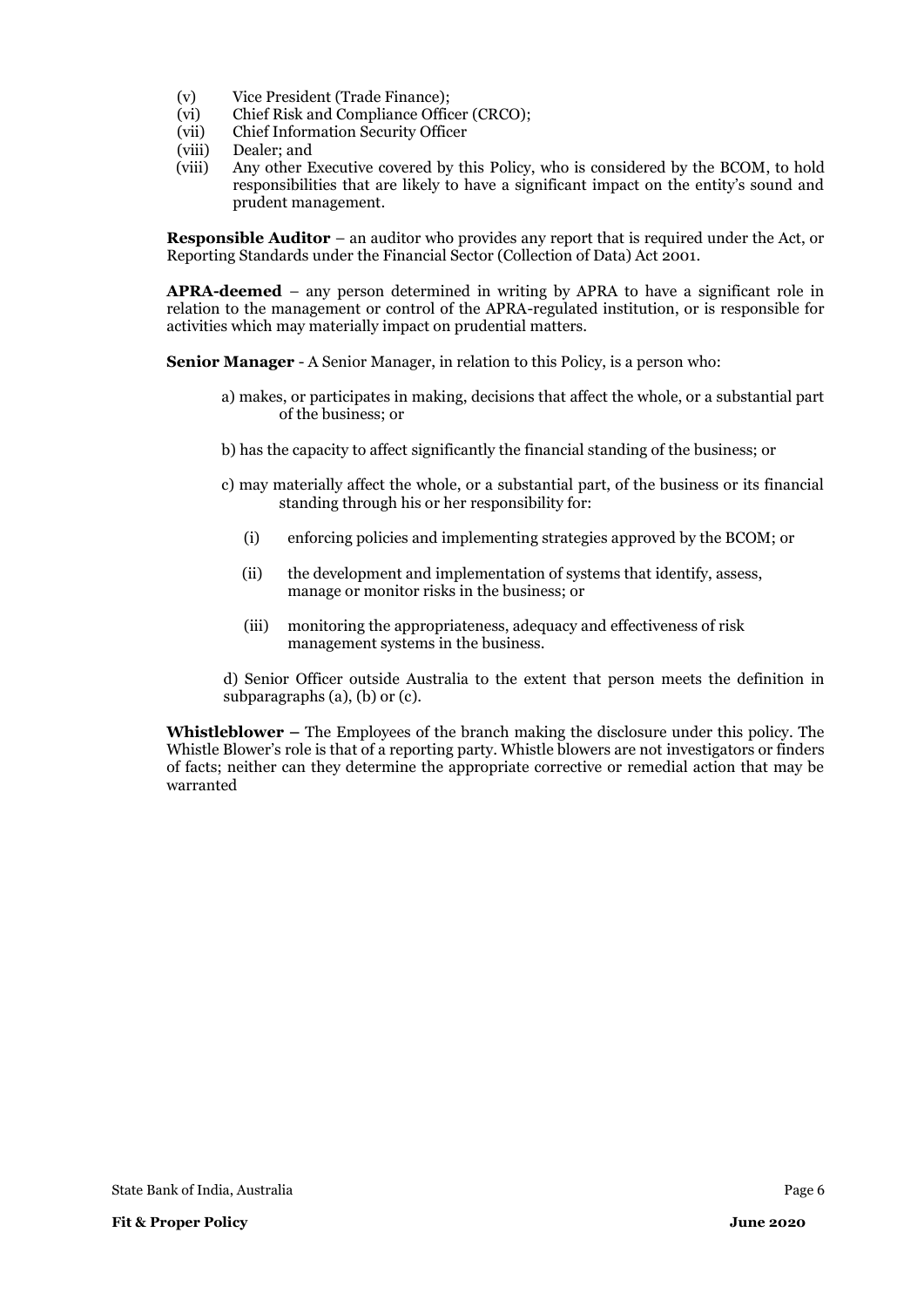# <span id="page-6-0"></span>2. APRA

## <span id="page-6-1"></span>2.1 APRA'S POWERS

APRA has powers under the Act to:

- a) Direct the regulated institution to remove a Responsible Person;
- b) Disqualify a person from being, or acting as a Senior Manager; and
- c) Direct a regulated institution to remove any officer, employee or Auditor or ensure that any subsidiary of the regulated institution does so if APRA Prudential Standards have not been complied with;
- d) Remove a Responsible Auditor.

Disqualified persons must not act for SBIA. The appointment of a disqualified person to a Responsible Person position would be an offence both for SBIA and for that person.

APRA's powers apply independently of SBIA's powers and duties under this Policy. APRA is not required to wait until SBIA has considered a person's fitness and propriety, before making its decision. In some circumstances, APRA may consider the fitness and propriety of persons who are not current or prospective Responsible Persons, in order to identify persons who are not fit and proper to ensure they are not able to hold Responsible Person positions in the future.

Persons affected by a decision made by APRA, as outlined above, may request that APRA review that decision. If APRA confirms or varies the decision, or fails to revoke the decision within 21 days, the person may then make an application to the Administrative Appeals Tribunal.

# <span id="page-6-2"></span>2.2 NOTIFICATIONS TO APRA (EXAMPLE)

#### **Changes in Responsible Persons who are also Accountable Persons**

#### **Changes in Responsible Persons**

Within 28 days of the appointment, resignation, retirement, removal or material change in the responsibilities, of a Responsible Person, the following information must be submitted to APRA:

#### 1. **Appointment**

- (i) Name;
- (ii) Date of birth (for identification purposes only);
- (iii) Role/Position & main responsibilities; and
- (iv) Affirmation that the person has been assessed as "Fit and Proper" under this policy.

In addition to the above, all the SBIA must take all reasonable steps to:

- a) Obtain any information and documentation that APRA requests; and
- b) Provide that information to APRA.

to assist APRA in assessing the fitness and propriety of a person APRA does not and will not require disclosure of spent convictions where precluded under Part VIIC of the Crimes Act 1914.

#### **Responsible Persons deemed not fit and proper**

State Bank of India, Australia **Page 7** APRA must be notified within 10 business days if a person who holds a Responsible Person position is assessed as not fit and proper.

**Fit & Proper Policy June 2020**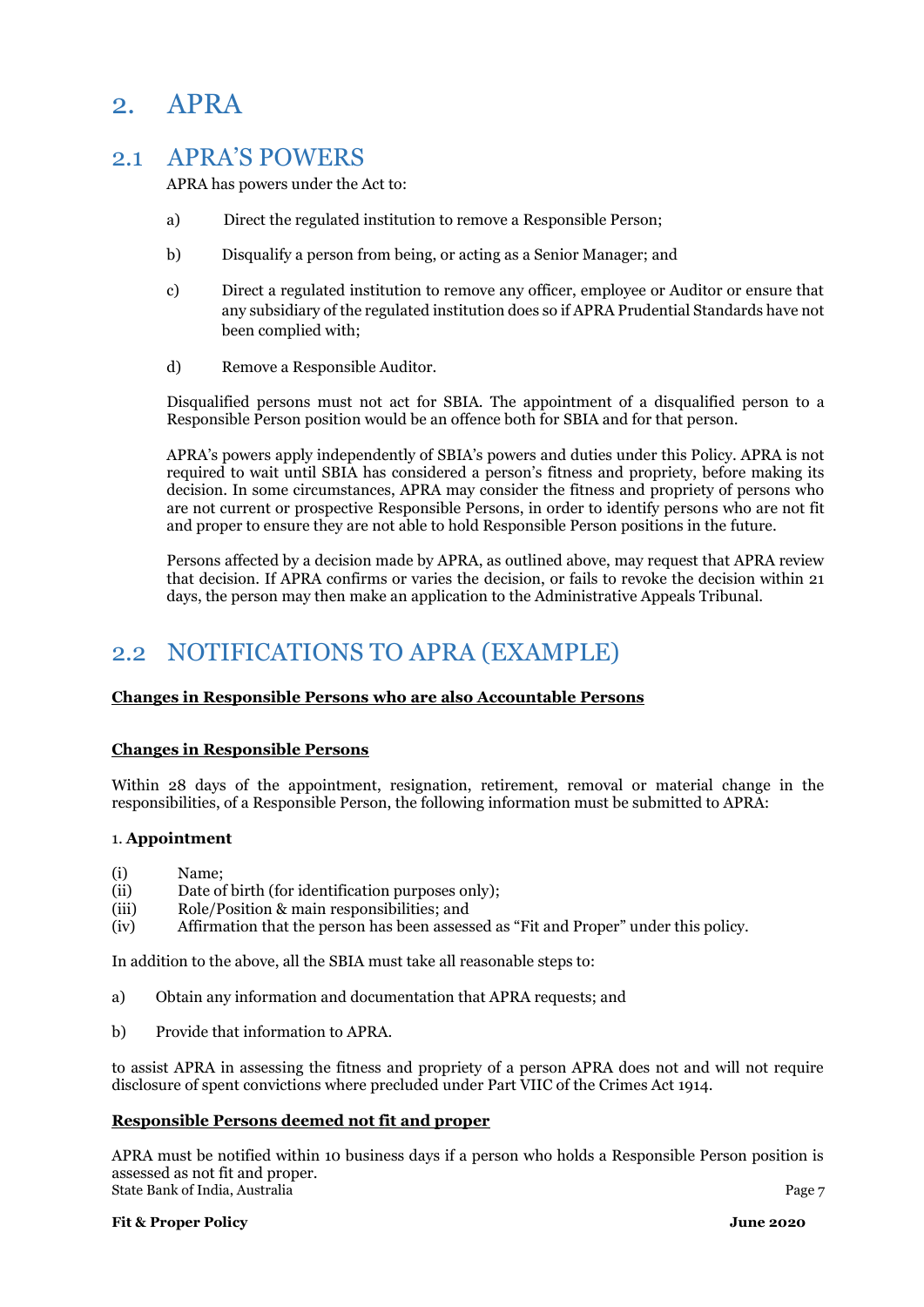Furthermore, if that person is permitted to remain in the Responsible Person position, the notification must also state the reason for this and the action being taken.

# <span id="page-7-0"></span>3. NOTIFICATION AND REPORTING

## <span id="page-7-1"></span>3.1 PUBLIC DISCLOSURE

An overview of the SBIA's Fit and Proper Policy will be disclosed on the SBIA internet and intranet web sites and the full Policy should be readily available to any person on request. The web site of SBIA should reference the Policy and provide clear links to the relevant details on the SBIA's website. The Chief Risk & Compliance Officer is responsible for this disclosure.

## <span id="page-7-2"></span>3.2 RISK MANAGEMENT SYSTEM DESCRIPTIONS

This Policy forms part of the SBIA's risk management system.

The Chief Risk & Compliance Officer is responsible for ensuring that reference to the Policy is contained in any Risk Management document required by APRA.

## <span id="page-7-3"></span>3.3 REGISTER OF RESPONSIBLE PERSONS

The Chief Risk & Compliance Officer is to maintain a Register of Responsible Persons for SBIA.

After any change in Responsible Persons, the Chief Risk & Compliance Officer will update the Register and provide a copy to the CEO and BCOM.

In any event, the Chief Risk & Compliance Officer will table the Register of Responsible Persons at the BCOM at least annually, as part of the BCOM's annual review of the Policy (refer to Section 1.5).

# <span id="page-7-4"></span>3.4 NOTIFICATION TO APRA OF RESPONSIBLE PERSONS

Any change in the Register of Responsible Persons arising from the appointment, resignation, retirement, removal or material change in the responsibilities of a Responsible Person, must be reported to APRA in the format available on APRA's website from time to time or as specified in CPS 520 and the Banking Act, within 15 days for those responsible persons who are also accountable persons for the purposes of the Banking Executive Accountability Regime (BEAR) and for any other responsible persons within 28 days of the change occurring.

SBIA will also:

- Obtain and provide any information and documentation that APRA asks for: and
- If a Responsible Person is assessed to be no longer fit and proper, APRA must be notified within 10 business days. Furthermore, if that person is permitted to remain in that Responsible Person position, the notification to APRA must also state the reasons why SBIA has decided to allow the person to continue in the role and the action being taken.

The Chief Risk & Compliance Officer is responsible for submitting these notifications to APRA on behalf of SBIA the branch. A copy of the notification must also be provided to BCOM.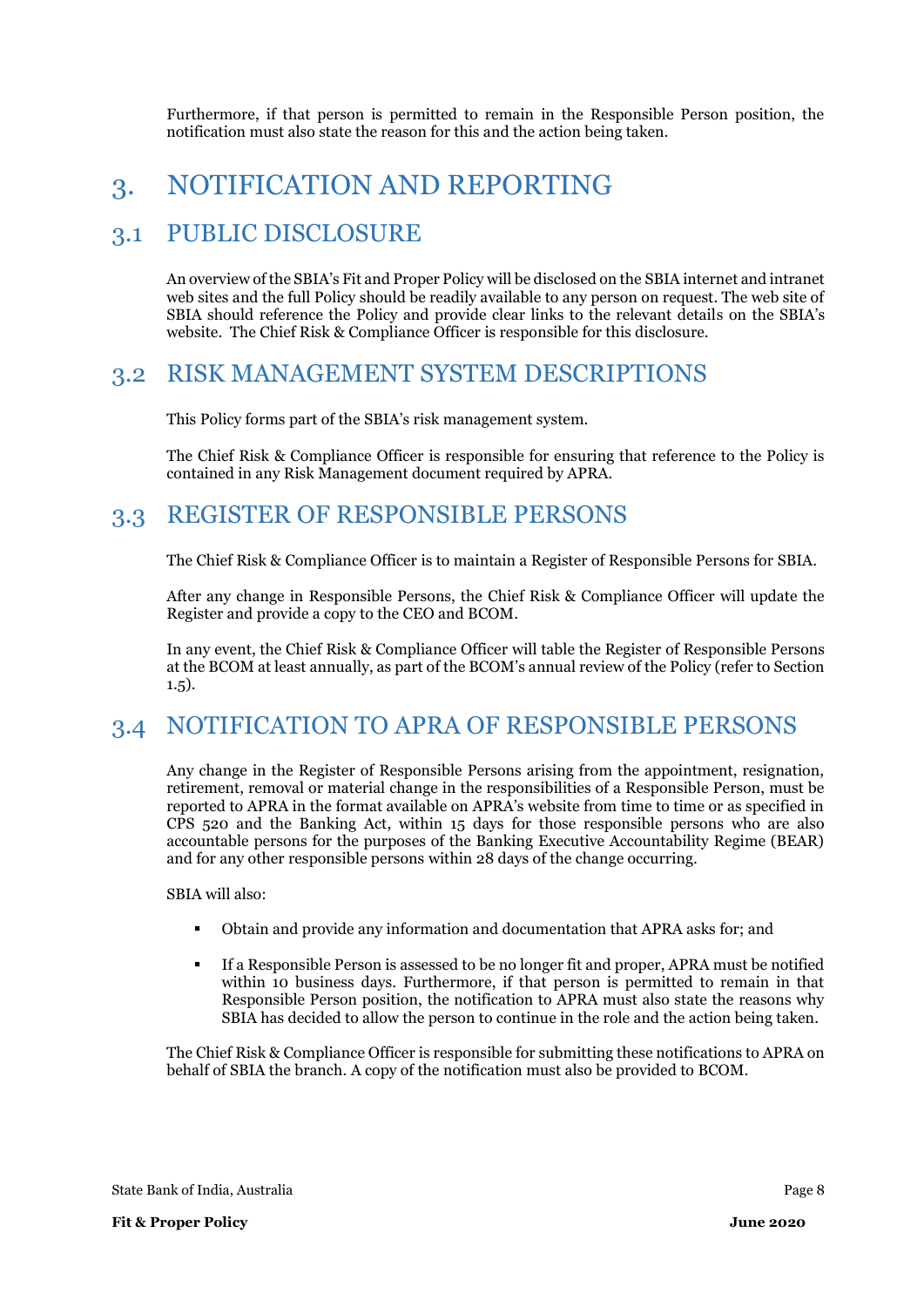# <span id="page-8-0"></span>4. DUTIES OF RESPONSIBLE PERSONS

All Responsible Persons must be issued with a copy of this Policy by Chief Risk & Compliance Officer and are required to sign a declaration that they have read and understood the Policy and agree to comply with its requirements. For new appointments/engagements within SBIA, the Policy and declaration will be included in the offer letter of employment/engagement. Receipt of the signed declaration is a condition of employment. A failure to comply with this Policy would constitute a breach of the Responsible Person's terms of appointment or employment.

To enable the SBIA or Corporate Centre on SBIA's behalf to assess if a person meets the fit and proper requirements of this Policy, anyone applying for, or holding, a Responsible Person position is required to:

- a) Agree to satisfy the requirements of the SBIA's fit and proper policy as a condition of Employment/engagement;
- b) Consent to the collection and use of any information:
	- i. required by the SBIA to comply with APRA's Prudential Standards
	- ii. by APRA for its powers and functions under the Act;
- c) Complete a "Fit and Proper Assessment Form" and provide any required supporting documentation and attestations, prior to the person's appointment/engagement;
- d) Disclose to SBIA, and if necessary to APRA, any information required to be provided under this Policy or APRA's Prudential Standards (CPS520);
- e) Authorise SBIA to make periodic enquiries with external parties as to any circumstances that may impact their position as a Responsible Person; and;
- f) Notify the Corporate Centre Approvers, CEO/BCOM and the branch Chief Risk & Compliance Officer immediately, should the Responsible Person consider they may have breached this Policy.

Please note that information provided for the purposes of this Policy may include sensitive information as defined in the *Privacy Act 1988 (Cth)*.

SBIA requires all Responsible Persons to disclose to APRA, upon APRA's request, any information or documents relating to their reasons for resignation, retirement or removal from their Responsible Person position.

# <span id="page-8-1"></span>5. FIT AND PROPER ASSESSMENT

## <span id="page-8-2"></span>5.1 DEFINITION OF "FIT AND PROPER"

A person in a Responsible Person position must have the appropriate skills, experience and knowledge to perform that role ("competencies") and must act with the requisite character, diligence, honesty, integrity and judgment ("character"). A person will be considered "fit and proper" if he or she is assessed to meet substantially the assessment criteria set out in this Policy and, if appropriate, in the position description for their role.

If a person fails to meet certain of the criteria listed in this Policy, that person will not necessarily be considered not fit and proper and/or barred from holding a Responsible Person position. A decision will be made depending on the particular criterion that the Person fails to meet, the circumstances relating to that matter, the relevance of the matter to the assessment, the materiality of the matter, elapsed time since the event and repetition or duration of the behavior.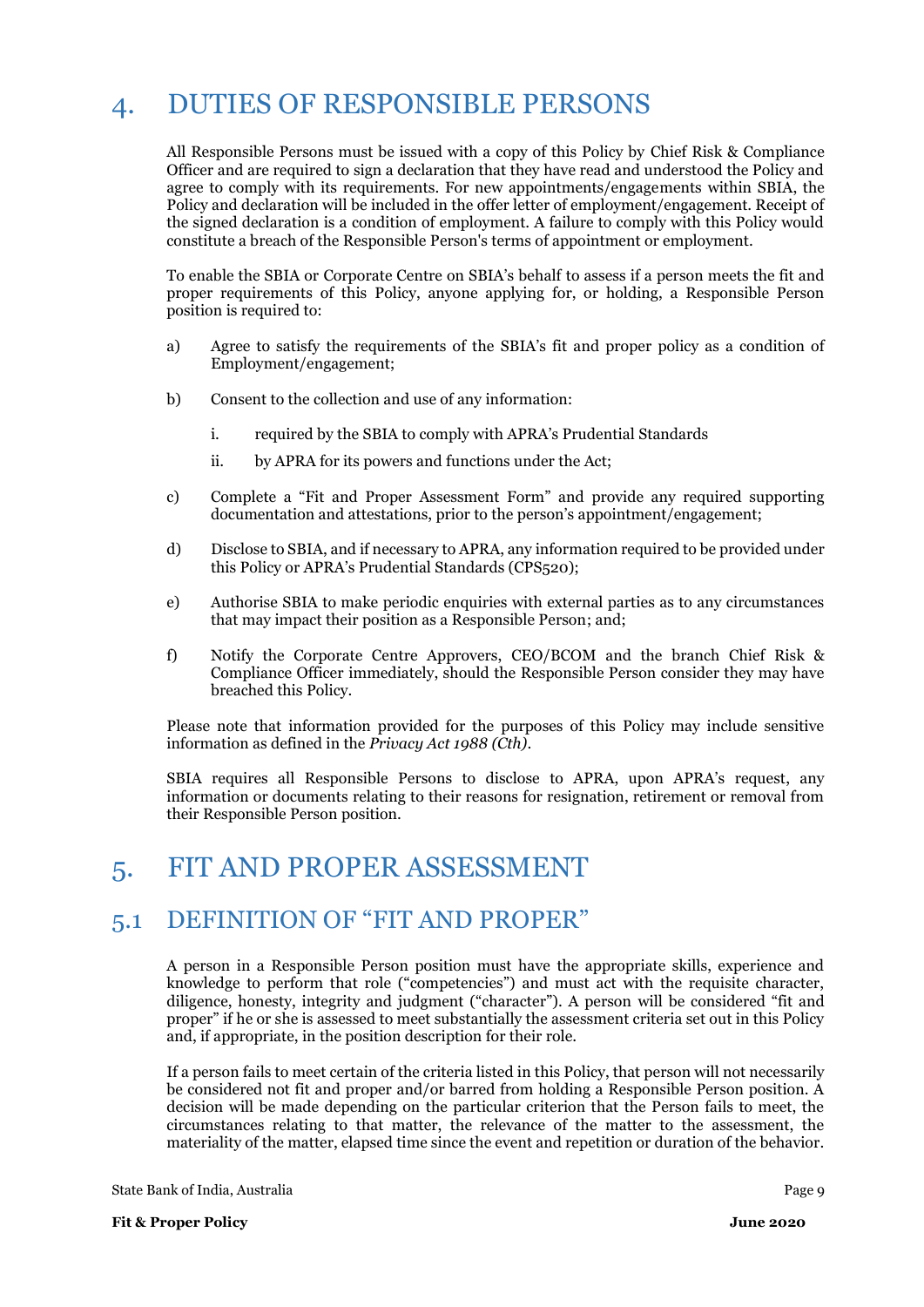However, a person is likely to be found not fit and proper if:

- (i) insufficient information is available to enable SBIA to conclude that the assessment criteria are met, or
- (ii) the person is found to have demonstrated a lack of character, diligence, honesty, integrity or judgment.

The decision as to whether a person is considered fit and proper will be made at the discretion of the relevant fit and proper decision-maker (refer to Section 5.3).

## <span id="page-9-0"></span>5.2 ASSESSMENT CRITERIA

A person's fitness and propriety will be assessed against the assessment criteria listed below, and any specific requirements set out in the Position Description for the Responsible Person role.

All of the personnel information required, for Indian Based Officers (IBO), will be available/ obtained from the Bank's comprehensive personnel database which is managed and operated by the Head Office HR Department. If the data held on the personnel file is not sufficient to assess fitness and proprietary, SBIA will then need to use the following additional sources of information, including for Local Based Officers:

- Police Certificate-Name check for criminal record;
- Personal Credit Report from credit bureau; Bankruptcy searches; and/or banned and disqualified persons check from Australian Securities and Investments Commission ("ASIC") and APRA.

Furthermore, additional assessment criteria specifically relating to assessing whether a person is fit and proper to hold a position as a Responsible Auditor are covered under the heading below.

## <span id="page-9-1"></span>5.3 FIT AND PROPER DECISION

The fit and proper assessment decision will be made with consideration to the assessment criteria and will be based on the information collected in the "Responsible Person Assessment Form" ("the Form"), and any other information or material produced by the person, as well as the person's demonstrated capabilities, their conduct and performance. Consideration will also be given to findings of any necessary and relevant investigations conducted by Human Resources.

The final decision as to whether a person is considered fit and proper will be made at the discretion of the relevant fit and proper decision-maker (depending on the Responsible Person role being assessed), and in consultation with the CEO. In some circumstances this may rest outside SBIA and with IBG.

In general, IBG will be the decision-maker when assessing the fitness and propriety of all India Based Officers of SBIA including the SOOA. This information is shared with the branch and where appropriate endorsed by the CEO and / or CRCO and tabled at BCOM. The CEO of SBIA may act as the decision-maker for all appointments VP and below.

In those cases where a Responsible Person reports directly to someone other than the fit and proper decision-maker, then the manager directly accountable for the Responsible Person role must conduct that person's fit and proper assessment and must forward a recommendation to the appropriate decision-maker for final decision.

In all cases, the fit and proper decision-maker must record his or her decision on the person's completed Form and return the Form to Human Resources. Human Resources will then update the Register of Responsible Persons and make the required notifications internally and to APRA.

If a decision is made that an individual is not able to be found to be "fit and proper", the appointment is not to proceed. In the event that an existing officer is found to lack either fitness or propriety (or both), steps would need to be taken to ensure that SBIA remains in compliance

State Bank of India, Australia Page 10 and the Control of Table 10 and the Page 10 and the Page 10 and the Page 10 and the Page 10 and the Page 10 and the Page 10 and the Page 10 and the Page 10 and the Page 10 and the Pag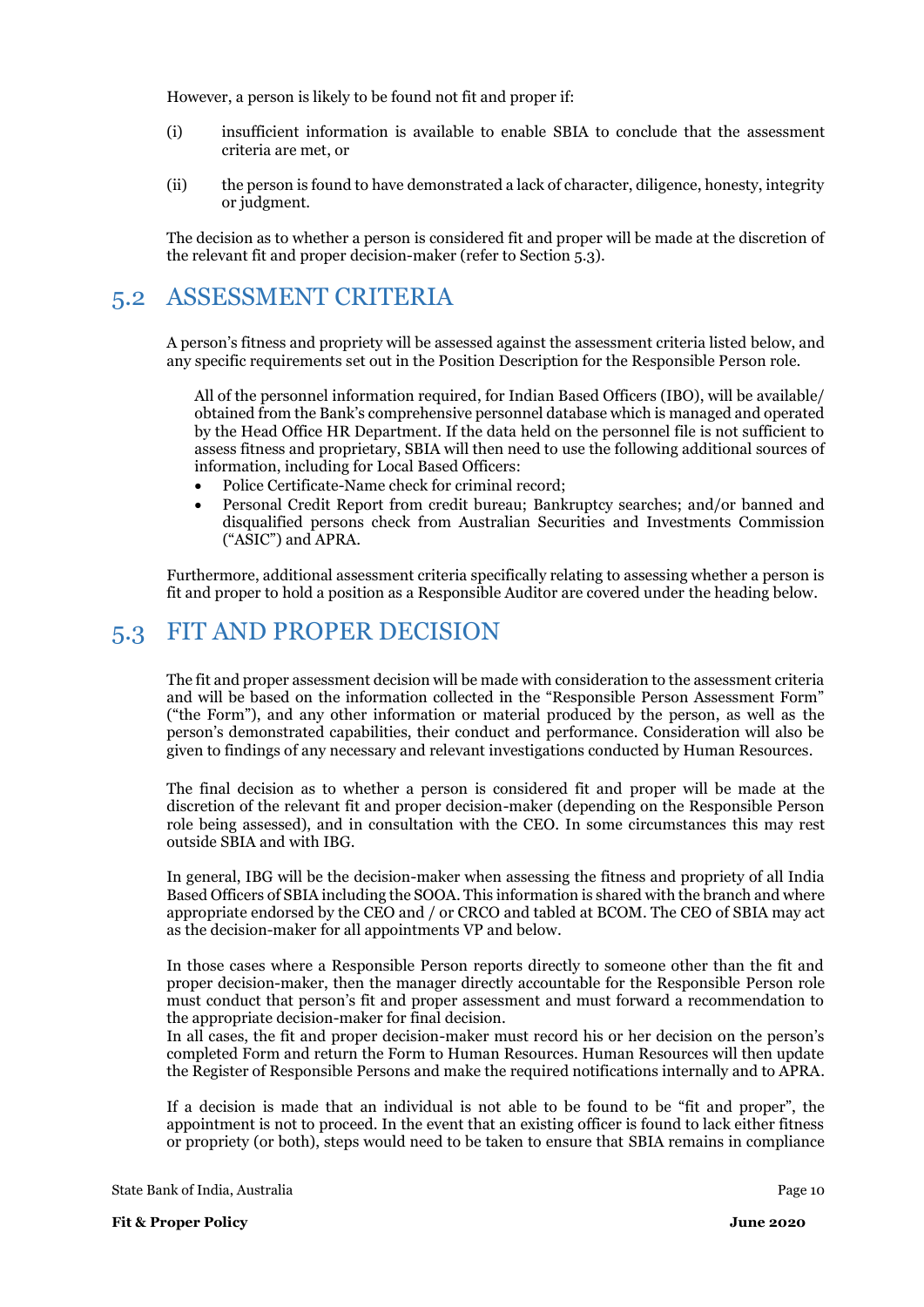with CPS 520, which will likely necessitate the appointment of a replacement for a temporary or permanent installment, depending upon the specific questionability and circumstances at hand.

# <span id="page-10-0"></span>5.4 ASSESSMENT CRITERIA – "COMPETENCE"

In assessing whether a person is "fit and proper" to hold a Responsible Person position, consideration will be given to whether the person:

- i. possesses the necessary competencies, skills, knowledge, technical expertise, diligence and soundness of judgement to undertake and fulfil the duties and responsibilities specified in the position description for the particular role;
- ii. has demonstrated the appropriate competence and integrity in fulfilling occupational, managerial or professional responsibilities previously and/or in the conduct of their current duties;

Without limiting the range of matters that may be considered in a fit and proper assessment, the SBIA will have regard to the skills and abilities that are inherent to the position or office which the person occupies, and the matters specifically canvassed in a relevant role description.

The skills and abilities SBIA expects of its Responsible Persons are listed below:

#### **All Responsible Person Positions (excluding Auditors**)

- Demonstrable cultural fit for SBIA and its values, being customer-focused and people and community orientated;
- A reputation for honesty and integrity throughout their working life and a strong commitment to high standards of corporate governance and independence. Exhibits sound judgment, excellent communication skills and a collegiate approach;
- Demonstrated capability to attain knowledge of the operating environment of the financial services sector and relevant legislative rules;
- Demonstrated capability for the development of a long-term vision for the organization or division, along with the strategic framework for the implementation of that vision;
- Proven skill in driving business initiatives, implementing change and providing determined leadership in developing and executing business strategies;
- Ability to identify market opportunities and areas for business development;
- Capacity to provide leadership in the wider financial services, general business and community sectors to enhance the reputation of the organization; and
- Ability to strongly and convincingly represent the organization and its objectives to the market, government and in the wider community as required.

# <span id="page-10-1"></span>5.5 ASSESSMENT CRITERIA – "CHARACTER"

In assessing whether a person is "fit and proper" to hold a Responsible Person position, consideration will be given to whether:

a) it would be prudent for the SBIAS to conclude that the person possesses the competence, character, diligence, honesty, integrity and judgment to perform properly the duties of the position;

State Bank of India, Australia Page 11 b) the person is not disqualified under the Act from holding the position;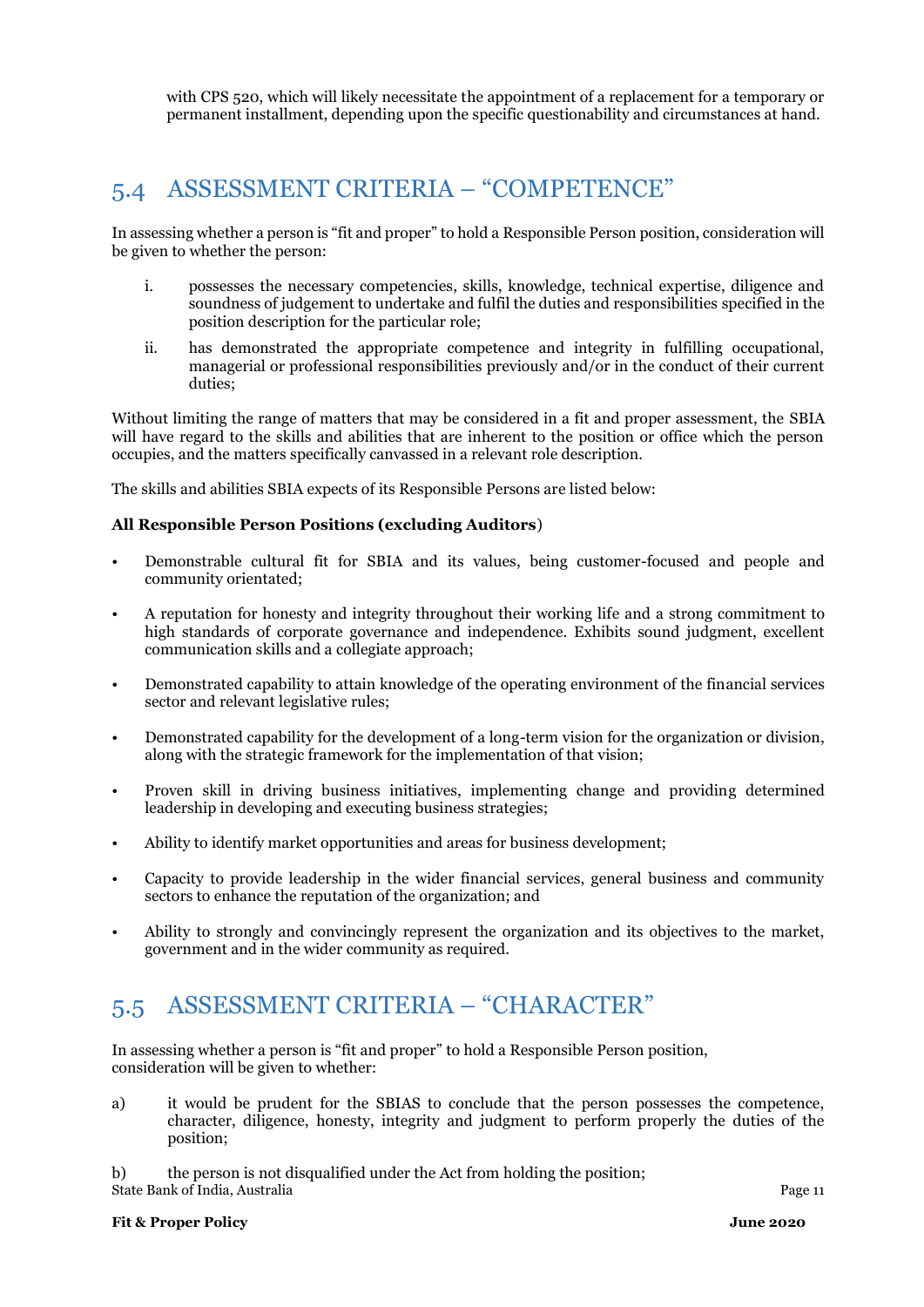- c) the person either:
	- i. has no conflict of interest in performing the duties of the Responsible Person position; or
	- ii. if the person has a conflict of interest, it would be prudent for the SBIA to conclude that the conflict will not create a material risk that the person will fail to perform properly the duties of the position;

To determine whether a person possesses the necessary character to properly perform their position, consideration must be given to whether the person:

- a) has demonstrated a lack of willingness to comply with legal obligations, regulatory requirements or professional standards, or been obstructive, misleading or untruthful in dealing with regulatory bodies or a court;
- b) has breached a fiduciary obligation;
- c) has perpetrated or participated in negligent, deceitful, or otherwise discreditable business or professional practices;
- d) has been reprimanded, or disqualified, or removed, by a professional or regulatory body in relation to matters relating to the person's honesty, integrity or business conduct;
- e) has seriously or persistently failed to manage personal debts or financial affairs satisfactorily in circumstances where such failures caused loss to others;
- f) has been substantially involved in the management of a business or company which has failed, where that failure has been occasioned in part by deficiencies in that management:
- g) is of bad repute in any business or financial community or any market; or
- h) was the subject of civil or criminal proceedings, or enforcement action, in relation to:
	- i. the management of an entity; or
	- ii. commercial or professional activities;

which were determined adversely to the person (including by the person consenting to an order or direction, or giving an undertaking, not to engage in unlawful or improper conduct), and which reflected adversely on their competence, character, diligence, honesty, integrity or judgment.

## <span id="page-11-0"></span>5.6 RESPONSIBLE AUDITOR

Additional assessment criteria for the Responsible Auditor:

In addition to the fit and proper assessment criteria for Responsible Persons stated elsewhere in this Policy, the additional criteria which must be met for a person to be considered fit and proper to act as an External Auditor for the branch, are whether the person:

- a) is registered as an auditor under the *Corporations Act 2001*;
- b) is ordinarily resident in Australia;
- c) is a member of a recognized professional body; and
- d) has a minimum of 5 years relevant experience in the audit of authorised deposit-taking institutions ("ADIs" - as defined by APRA), and it would be prudent to conclude that the person is familiar with current issues in the audit of ADIs.

State Bank of India, Australia Page 12

**Fit & Proper Policy June 2020**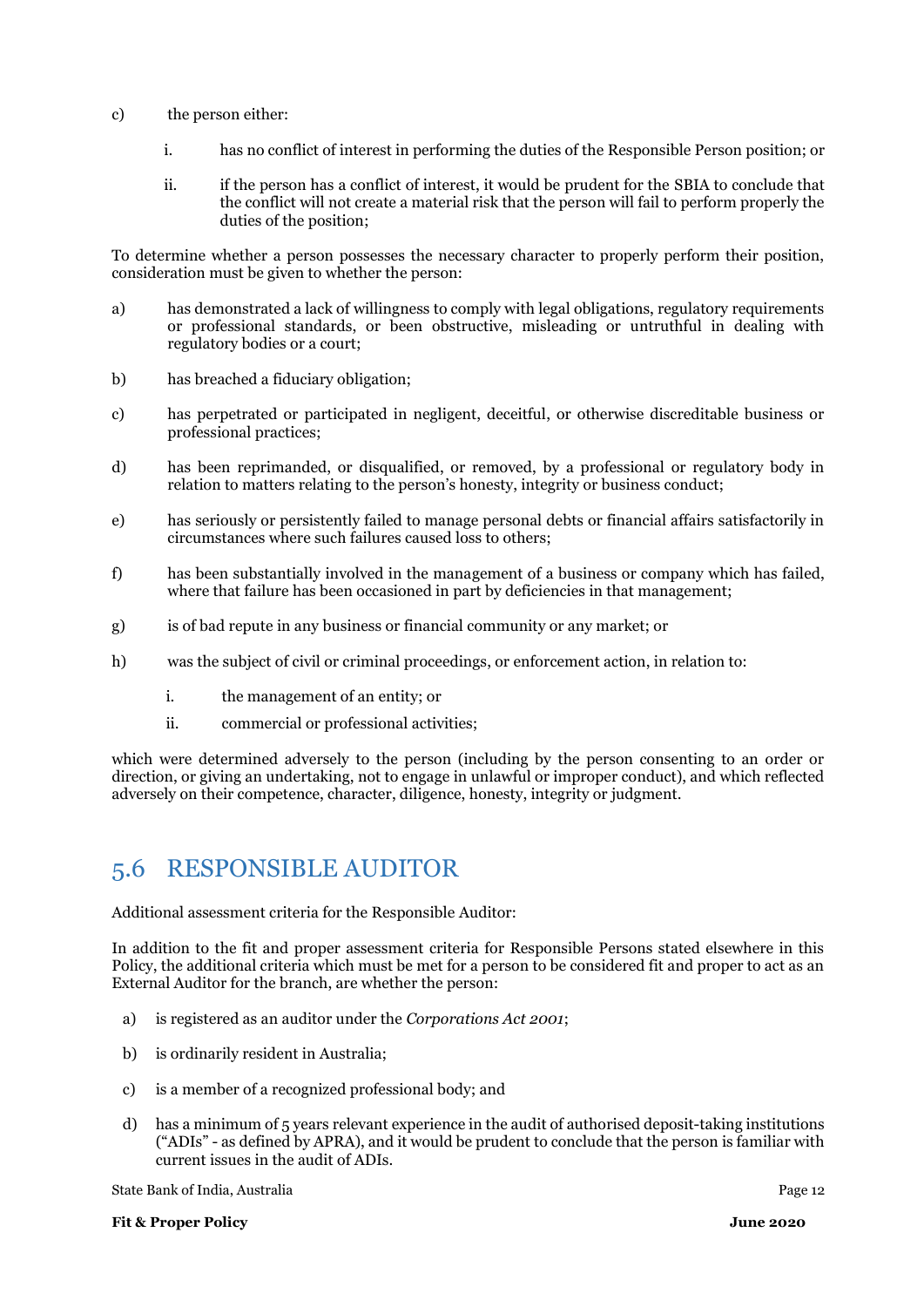However, the criteria above do not apply while:

- (i) the branch reasonably considers that there are exceptional circumstances:
- (ii) the branch has promptly notified APRA of which eligibility criteria are not satisfied and of the exceptional circumstances: and
- (iii) APRA has notified the branch in writing that APRA has no objections to the person being appointed by the branch as the External Audit partner.

## <span id="page-12-0"></span>5.7 SENIOR OFFICER OUTSIDE AUSTRALIA (SOOA)

Additional assessment criteria for the Responsible Person of SOOA:

In addition to the fit and proper assessment criteria for Responsible Persons stated elsewhere in this Policy (Section 5.4), the additional criteria which must be met for a person to be assessed as fit and proper to act as an SOOA for SBIA, are whether the person has been approved by:

a. the Deputy Managing Director/ Managing Director or Board of SBI for the responsible person's posting in Australia. IBG, Head Office to conduct the Responsible Person's Fit and Proper assessment and must forward the approved assessment for information and tabling at the branch BCOM.

# <span id="page-12-1"></span>6. ASSESSMENT PROCESS

## <span id="page-12-2"></span>6.1 OVERVIEW OF PROCESS AND TIMING

SBIAA will undertake an assessment to determine whether a person is "fit and proper" to be appointed/engaged as, or to maintain, a Responsible Person position. The fit and proper assessment must be undertaken:

- (i) For the positions of the SOOA and the branch CEO prior to the appointment or engagement of the engagement of the candidate being considered for a Responsible Person position, or as soon as practicable thereafter but, in any case, within 15 days of the appointment/engagement
- (ii) For positions other than the SOOA and the CEO, prior to the appointment or engagement of the candidate being considered for a Responsible Person position, or as soon as practicable thereafter but, in any case, within 28 days of the appointment/engagement; or
- (iii) If APRA has deemed that a specific person is performing a Responsible Person role, within 28 days of APRA's decision; and
- (iv) thereafter, on an annual basis at the time of the person's annual performance review.
- (v) at any other time, in the event that material information adverse to a person's fit and proper assessment, becomes known to SBIA.

A person who is the subject of a fit and proper assessment will, in addition to providing the information sought by SBIA in the Form, have an opportunity to provide any other information or material the person wishes SBIA to have regard to.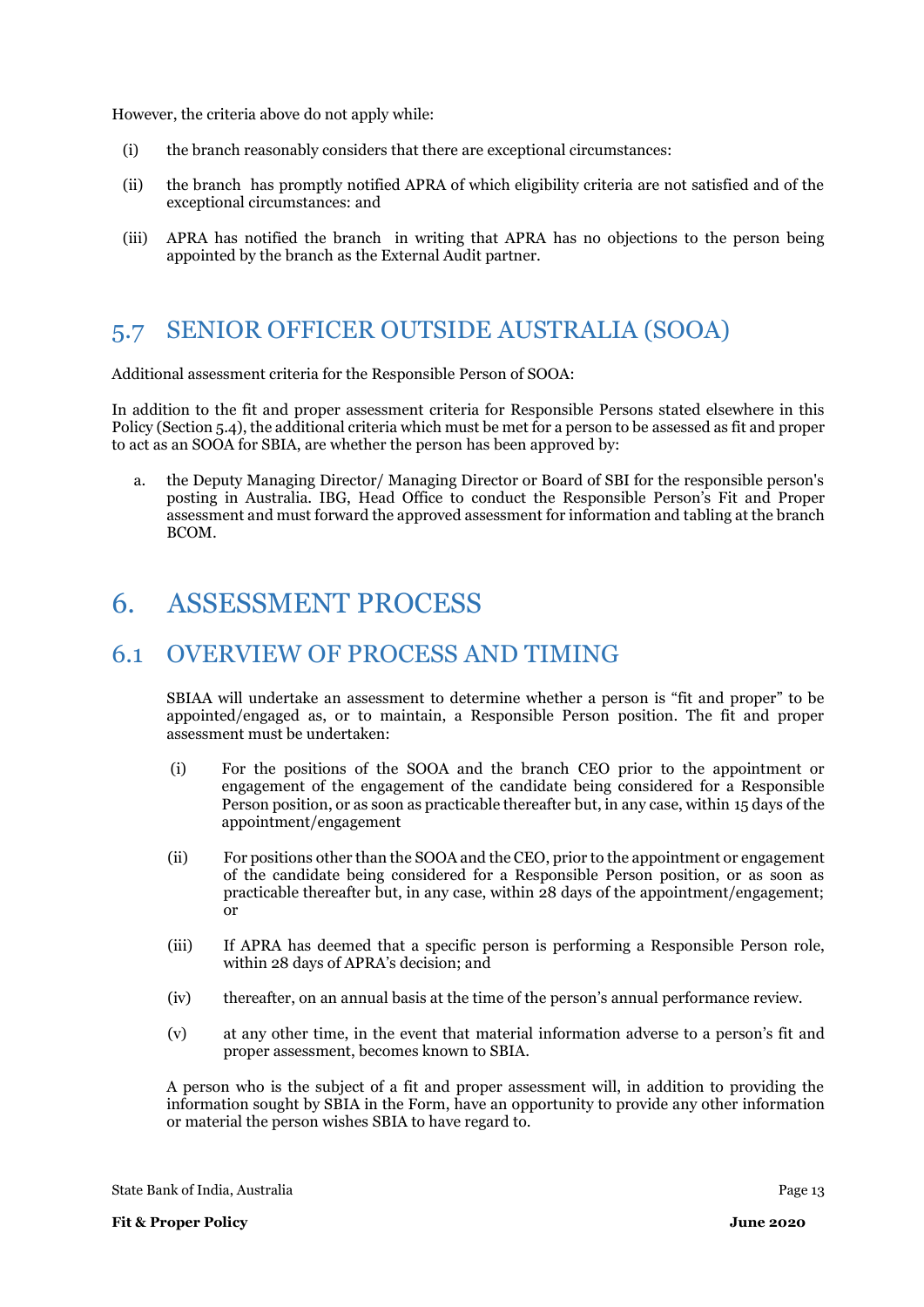An interim appointment to a Responsible Person position except for the SOOA and CEO as accountable persons may be made for a period of up to 90 days (or longer with APRA's agreement) without the need for a full fit and proper assessment. However, prior to any such appointment, reasonable steps must be taken to assess the fitness and propriety of the person. Once the person is appointed on a permanent basis, a full fit and proper assessment must be made within 28 days of that appointment.

Once the Form is received by Human Resources, the Chief Risk & Compliance Officer will arrange for the conduct of any necessary and relevant investigations to verify the accuracy of information provided in the Form. The type of checks conducted may include, but may not be limited to, referee checks, police checks and searches of appropriate registers. Human Resources will retain all documentation relating to each fit and proper assessment of current Responsible Persons, and for up to 7 years after the person has ceased to be a Responsible Person.

# <span id="page-13-0"></span>6.2 ASSESSMENT PROCESS FOR NEW APPOINTMENTS TO RESPONSIBLE PERSON POSITIONS

For appointments to all Responsible Person positions, once the candidate has been selected for final interview, they will be asked to complete a Responsible Person Assessment Form. A decision regarding the candidate's fitness and propriety must be made prior to any offer of employment/engagement being made.

Chief Risk & Compliance Officer will ensure all necessary and relevant checks or investigations are performed to verify the accuracy of information provided, and will report the findings of these investigations to the appropriate fit and proper decision-maker, for his or her consideration.

The fit and proper assessment will be conducted for:

• All positions (including External Auditors and Actuaries) through interview and assessment of a formal attestation.

The "fit and proper decision-maker" must record the decision regarding the person's fitness and propriety on the person's completed "Responsible Person Assessment Form" and return the Form to BCOM.

The assessment to include:

- An attestation from the Responsible Person or from the Responsible Auditor;
- Fit and Proper Assessment template signed-off by the Chief Risk and Compliance Officer;
- Responsible Person Fit and Proper Declaration from Central Office;
- Certified copy of the Individuals Curriculum Vitae/Biodata to assess the knowledge and experience of the candidate;
- Certified copies of individual's material qualifications;
- Copies of letters of appointment of SOOA and staffs being posted abroad;
- Details contained in any public records, which includes:
	- o Documents required detailed under para no. 5.2; and
	- o Any other checks, including any relevant checks from other jurisdiction or attestation from Head Office.

## <span id="page-13-1"></span>6.3 ANNUAL REVIEW OF RESPONSIBLE PERSONS

An assessment as to whether a person continues to be fit and proper for the Responsible Person role they hold, must be made at least every 12 months (or as close to annual as practicable).

For all Responsible Person positions, the Chief Risk & Compliance Officer will circulate a Responsible Person Assessment Form each year to each person requiring they update the Form or complete a new Form, as appropriate, providing current information regarding their fitness

State Bank of India, Australia Page 14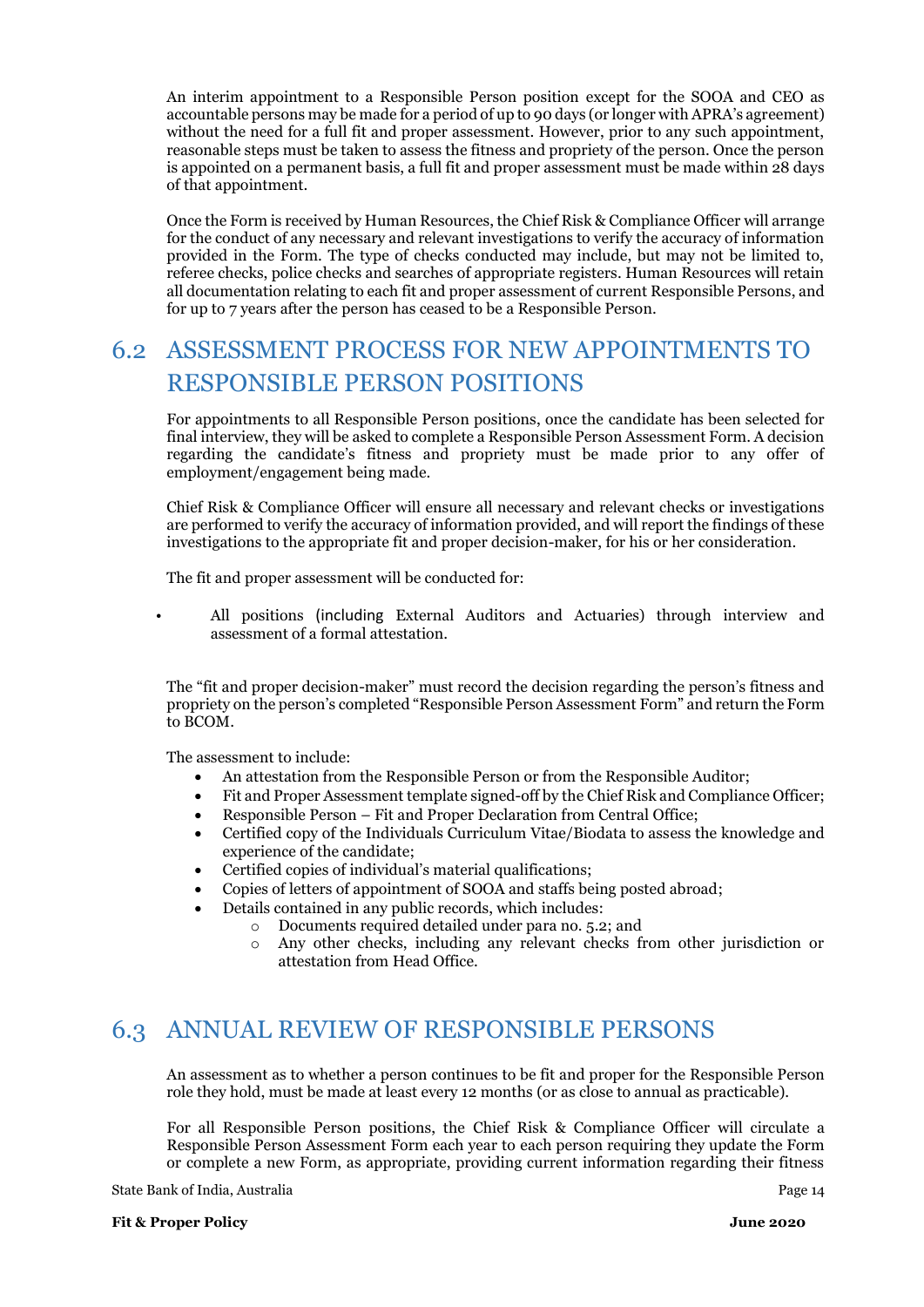and propriety. The Chief Risk & Compliance Officer will ensure any necessary and relevant checks or investigations are performed to verify the accuracy of any new information provided.

Attestations and representations covering the "character" criteria as well as any related party disclosures required pursuant to the requirements of the AASB 1046 will generally be sufficient for the annual review of any Responsible Person's fitness and propriety. Human Resources will retain the completed attestations and provide a copy to the BCOM.

The fit and proper assessment will be conducted for:

• All positions (including External Auditors) - through assessment of their conduct and performance, and where relevant updated formal attestation from the firm of which the auditor is a member.

The "Fit and Proper Decision-maker" must record the decision regarding the person's fitness and propriety on the person's completed "Responsible Person Assessment Form" and return it the CEO.

For annual reassessment, the following information will be collected:

- An updated attestation;
- Updated attestation of Responsible Person Fit and Proper Declaration from Central Office;
- Fit and Proper Assessment template signed-off by the Chief Risk and Compliance Officer (Appendix A);
- Updated checks, as detailed under para no. 5.2.

# <span id="page-14-0"></span>6.4 CESSION/CHANGE OF RESPONSIBLE PERSON

The removal/change of the key responsible person may happen in the following scenarios:

- (i) The tenure of expatriate officers whom are Responsible Officers on completion of their tenure, could be relocated outside of Australia.
- (ii) In case the Management of SBIA decides that the services of the responsible persons in SBIA needs to be relocated/ replaced earlier, for any reason, the same would be conducted after informing APRA of any such decision. In such cases, the next senior most people within SBIA would have delegated authorities and responsibility till such time an alternative arrangement of posting/hiring another person is being made.
- (iii) On receiving any direction from APRA to change or replace the responsible person, SBIA would relocate/replace the responsible person and shall make an arrangement for ensuring continuity of business operations by assigning the role to the next senior person or posting/hiring of an alternative person from the Central Office in India.
- (iv) In instances where the Responsible Officer is no longer deemed Fit and Proper, the Bank may take other measures including:
	- Rotating the individual to another non-responsible person's position; or
	- Terminate the engagement; or
	- Re-define the person's responsibilities; or
	- Provide the person further training or certification, where applicable.

APRA would be informed, in all of these circumstances.

#### For Auditors:

- (i) The removal of an auditor can be at the instance of APRA or the Federal Court making any of the following observations:
	- That the responsible person has failed to perform adequately and properly the functions and duties of the position of auditor as required under the Act or prudential standards;

State Bank of India, Australia **Page 15** and the extendion of Page 15 and the extendion page 15

#### **Fit & Proper Policy June 2020**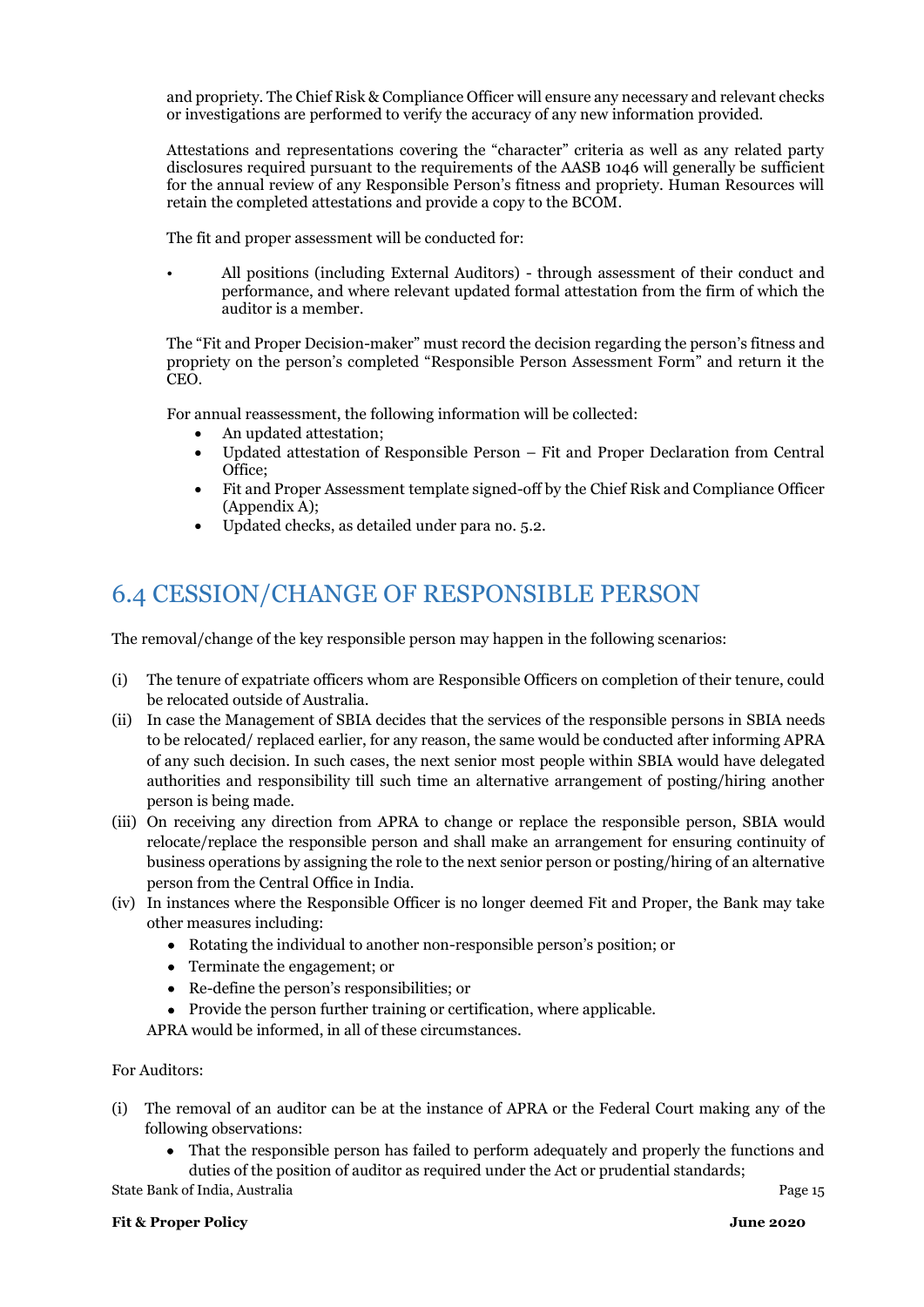- They do not meet one or more criteria for fitness and propriety; or
- Disqualified from being or acting as an auditor of the ADI or is otherwise a disqualified person.

# <span id="page-15-0"></span>7. FIT & PROPER BREACHES

## <span id="page-15-1"></span>7.1 DEFINITION OF A BREACH

Non-compliance with the provisions of this Policy will be considered a "breach". For example, a person holding a Responsible Person position who has been assessed as not fit and proper is considered as being in breach.

Any serious breach of this Policy may have the potential to damage the reputation of SBIA. In certain cases, APRA's powers under the fit and Proper Prudential Standards may be applicable (refer to Section 2), or the Responsible Person or the SBIA may be deemed to have committed an offence under the Act

## <span id="page-15-2"></span>7.2 PROCESS FOR DEALING WITH BREACHES

Upon identifying a breach, the CEO, in consultation if necessary with IBG and General Counsel and (if relevant) the direct line Manager of the Responsible Person will recommend appropriate action to resolve the breach.

The resolution strategy will be to take actions that either:

- remedy the breach and result in the person meeting the assessment criteria (for example, identify additional technical training for the person), or
- ensure the person does not hold a Responsible Person position (for example, do not appoint the person, terminate their engagement or redefine the person's responsibilities).

In the case of a breach due to a person holding a Responsible Person position and being assessed as not fit and proper, then the person is to be notified by the CEO of the nature of the breach and is to be provided an opportunity to put any additional information forward in support of the fit and proper assessment, before a final decision and recommendation of action is made. The decision-maker will consider all additional and relevant information put forth before a final decision is made.

Refer also to Section 4" Duties of a Responsible Person".

### <span id="page-15-3"></span>7.3 NOTIFICATION AND INTERNAL REPORTING OF BREACHES

All breaches must be notified to the CEO, who will complete the Register of Fit and Proper Breaches and forward it to IBG.

With all notifications, the CEO will also provide recommendations for resolution of the breach.

All breaches are to be recorded and notified to APRA and internal parties as required. The breach is to be tabled at the next meeting of RCOM, after a breach has occurred.

Refer also to Section 2.2 "Notification to APRA" and Section 4, "Duties of a Responsible Person".

# <span id="page-15-4"></span>8. WHISTLEBLOWING RESPONSIBILITIES

Any employee or director of the SBIA, or any other person who considers that:

(i) Any relevant SBIA entities do not comply with this Policy, or

State Bank of India, Australia Page 16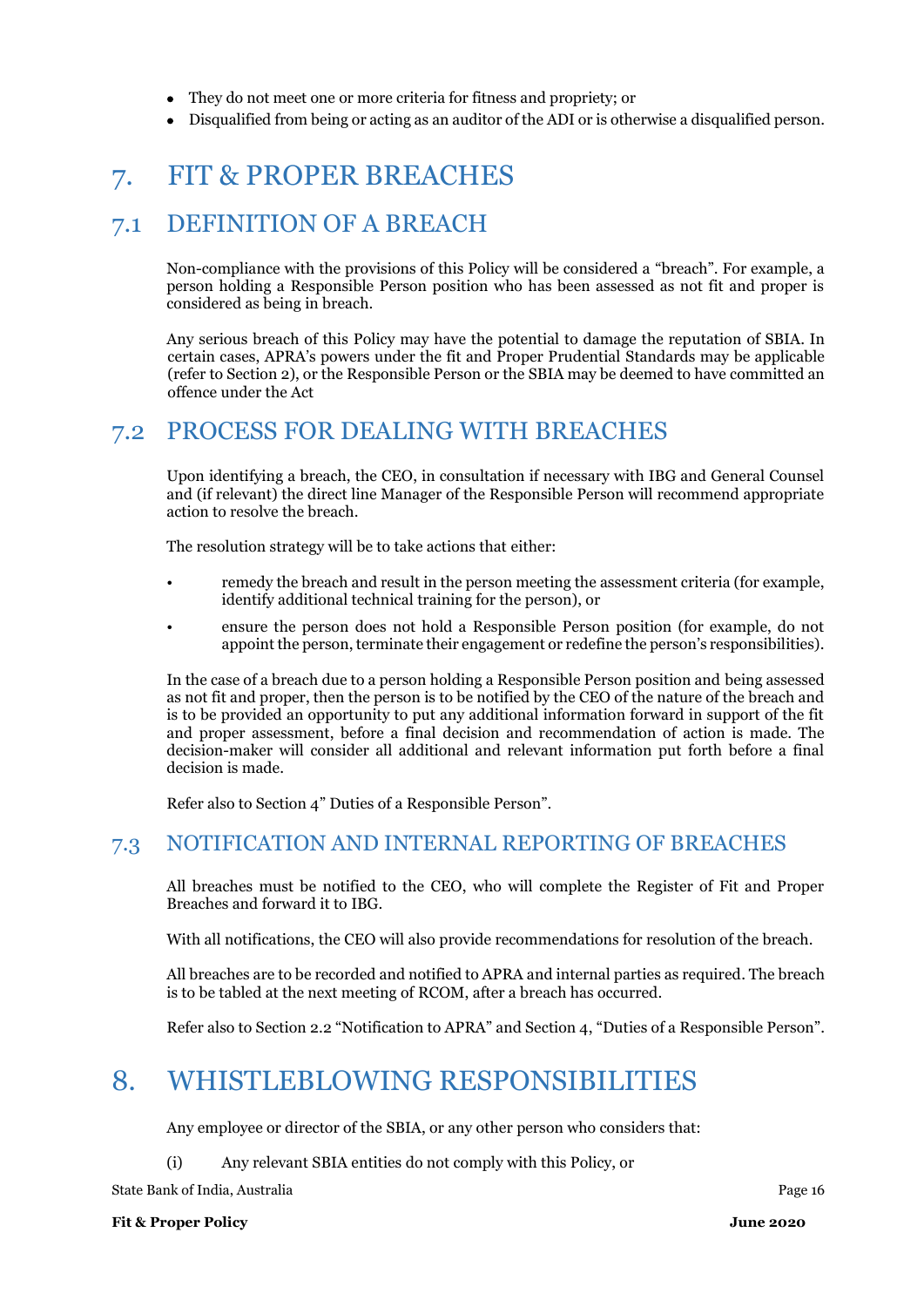(ii) A Responsible Person does not meet the fit and proper criteria

are strongly encouraged to report the matter immediately and provide details supporting that view. The reporting person should, in the normal course, first report the matter to the Chief Risk & Compliance Officer. However, if he or she has a significant concern (for example, if he or she reasonably believes that the person is deliberately not complying with the Policy) then the report should be made to the CEO or APRA, or both, as the reporting person sees fit and can be made anonymously. In all cases, the reporting person should specify which Responsible Person they believe does not meet the fit and proper criteria in this Policy and the reasons for that belief.

Any person reporting a matter in good faith concerning this Policy must disclose any information or documents necessary in support of his or her claim.

Any person who held the position of Responsible Person may, if desirous and in good faith, or upon the request of APRA, disclose any information or documentation to APRA relating to the reasons for their resignation, retirement or removal from that position as a Responsible Person.

SBIA will take all reasonable steps to protect the identity of any whistleblower making a claim in good faith. Maintaining confidentiality is crucial to ensuring that reprisals are not made against the whistleblower.

Further information on the protections and how SBIA will investigate protected disclosures is in SBIA's Whistleblower Policy.

# <span id="page-16-0"></span>9. PRIVACY ACT

SBIA shall comply with the provision under the Privacy Act 1988 for collection of information of the responsible persons and shall inform them as to way the information collected may be used and disclosed.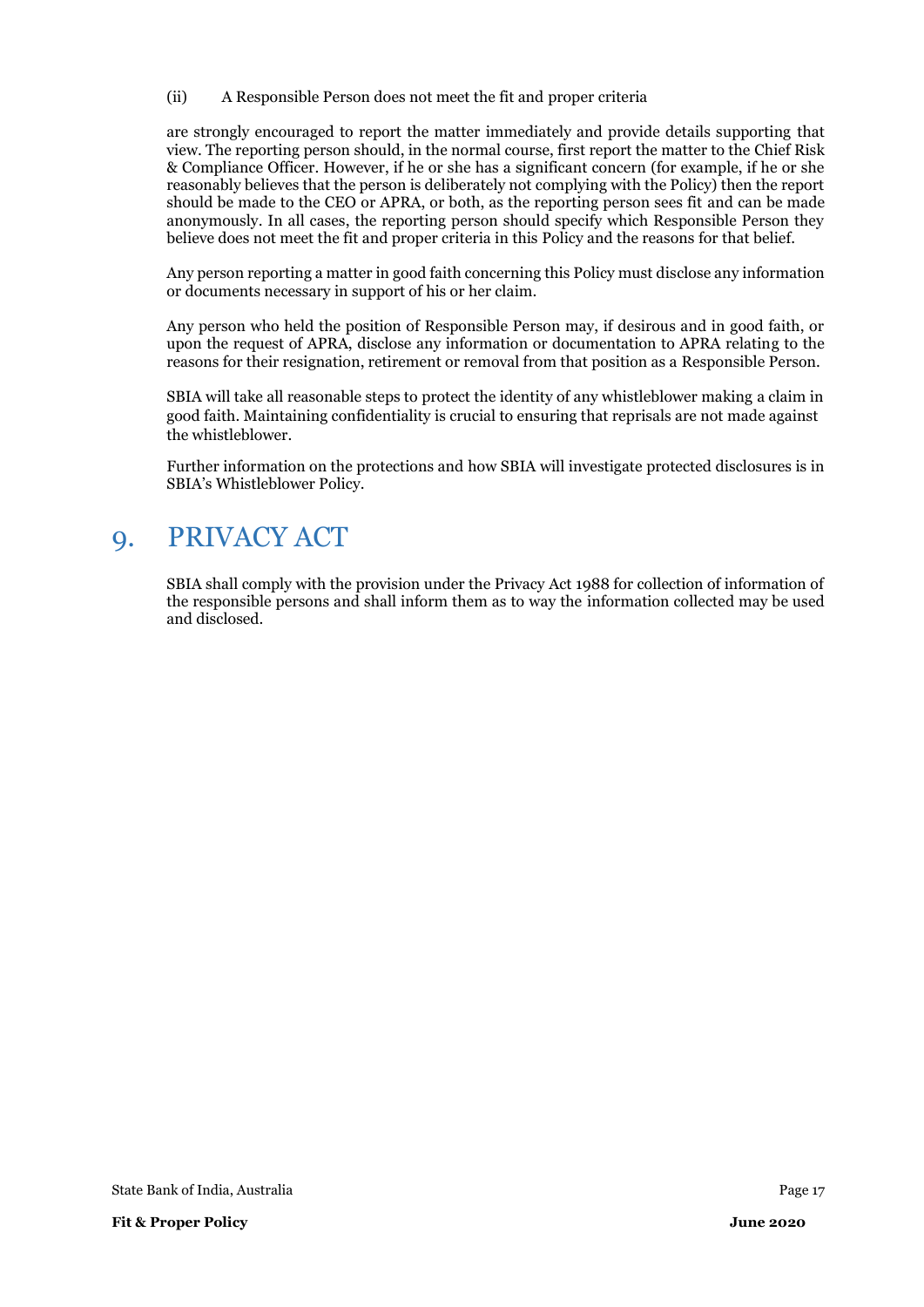# **APPENDIX**

# <span id="page-17-0"></span>APPENDIX 1 FIT & PROPER ASSESSMENT OF SOOA:

| <b>FULL NAME</b>               | <given and="" last="" name="" names=""></given>                                             |
|--------------------------------|---------------------------------------------------------------------------------------------|
| <b>DATE OF BIRTH</b>           | $<$ DD.MM.YYYY $>$                                                                          |
| <b>POSITION</b>                | Senior Officer Outside Australia - Chief General Manager<br><b>International Banking II</b> |
| <b>DATE APPOINTED</b>          | $<$ DD.MM.YYYY $>$                                                                          |
| <b>DATE OF THIS ASSESSMENT</b> | $<$ DD.MM.YYYY $>$                                                                          |

# **CORPORATE CENTRE "APPROVER":**

**(signed)**

**(DD/MM/YYYY) Deputy Managing Director, International Banking Group**

**\_\_\_\_\_\_\_\_\_\_\_\_\_\_\_\_\_\_\_\_\_\_\_** 

**\_\_\_\_\_\_\_\_\_\_\_\_\_\_\_\_\_\_\_\_\_\_\_**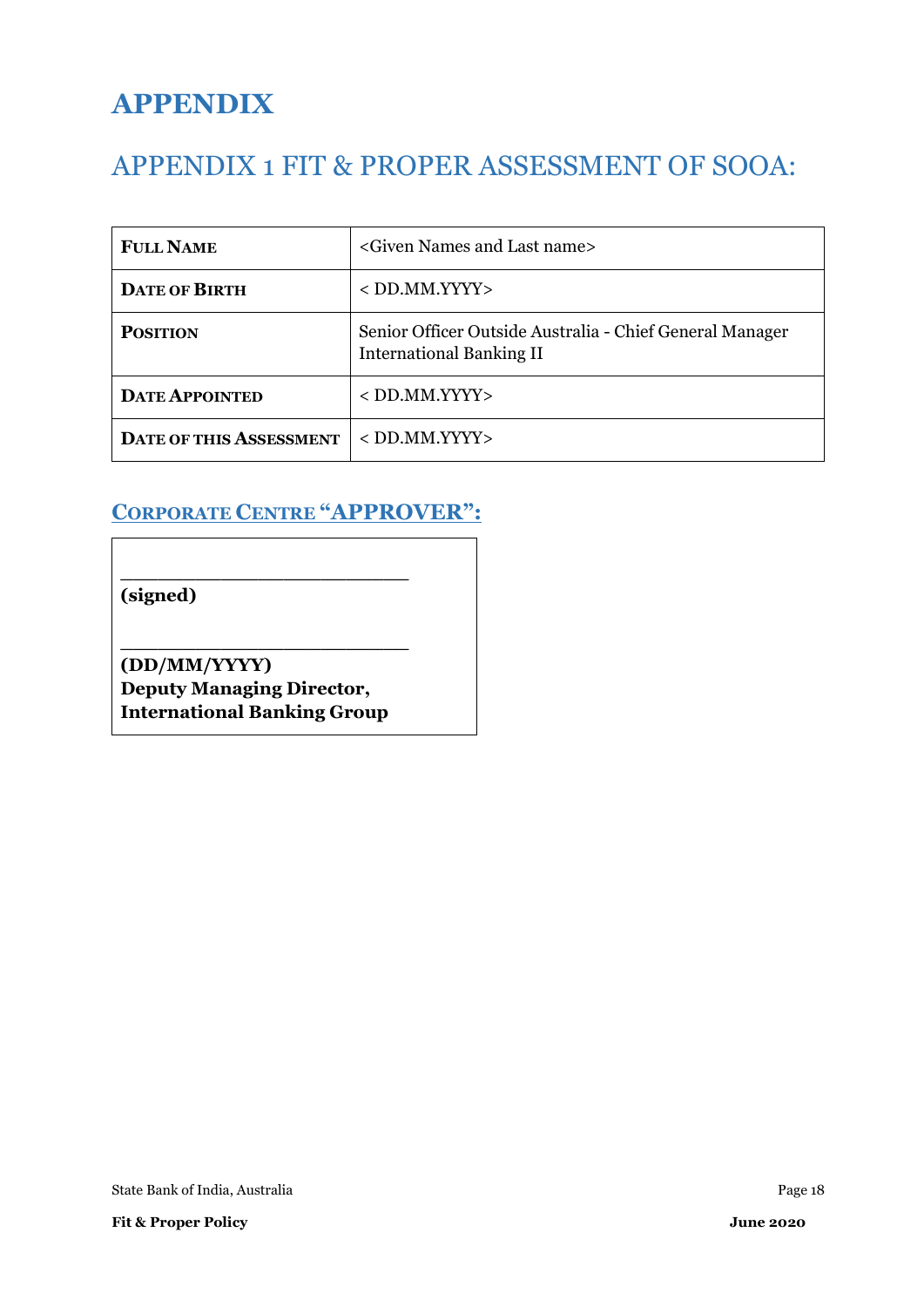#### **FIT & PROPER ASSESSMENT**

#### **Fit and Proper Assessment Checklist**

**Name:** 

**Date of Birth:** 

#### **Responsible Person Role Assessed: Senior Officer Outside Australia**

#### **Details of Professional Experience:**

| <b>Department/Function</b> | <b>Duration</b> | <b>Years</b> |
|----------------------------|-----------------|--------------|
|                            |                 |              |
|                            |                 |              |
|                            |                 |              |
|                            |                 |              |

#### **Professional Qualifications:**

| Name of Qualification (e.g. CPA, CFA, FRM) |  |
|--------------------------------------------|--|
|                                            |  |

**Skills: (Please tick)**

| Legal | <b>Accounting</b> | <b>Banking</b> | <b>Audit</b> | <b>Risk</b> |
|-------|-------------------|----------------|--------------|-------------|
|       |                   |                |              |             |

*This person has been assessed against national police checks, ASIC searches and Veda searches as appropriate; consent has been obtained to retain records of these on file.*

*Note: As the above is not available for the Indian and Corporate Centre based position of Senior Officer Outside Australia please provide and confirm the Indian equivalent which is an Indian Police check, confirmation of checks.*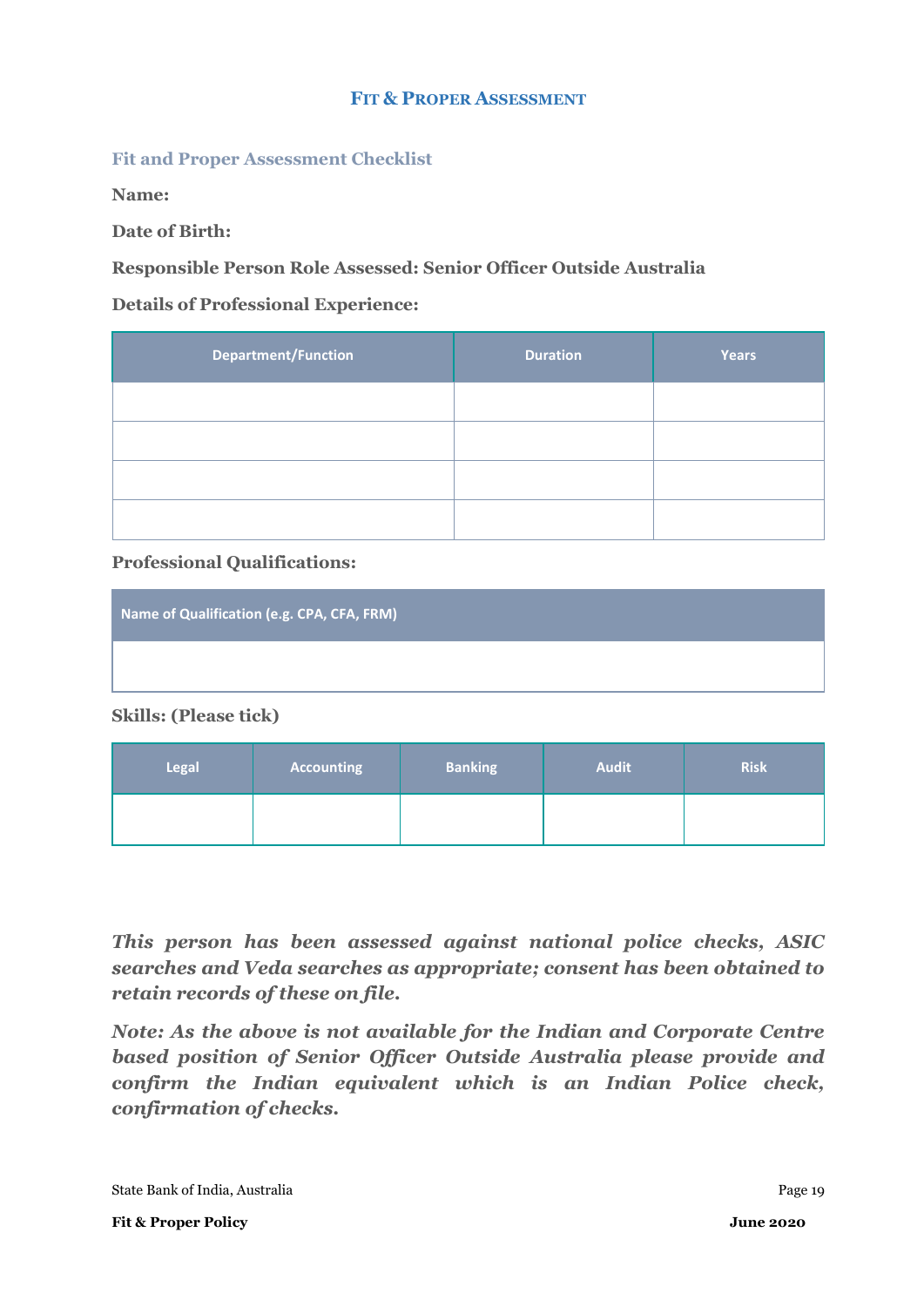## **PART A: CHARACTER ASSESSMENT BY CORPORATE CENTRE APPROVER:**

In making this assessment, the Corporate Centre Approvers hereby confirms that the person:

- a) possesses the competence, character, diligence, honesty, integrity and judgment to perform properly the duties of the position;
- b) is not disqualified under the Banking Act 1959 (Cth) from holding the position;
- c) and either:
	- i. has no conflict of interest in performing the duties of the Responsible Person position; or
	- ii. if the person has a conflict of interest, it would be prudent for the SBI Australia to conclude that the conflict will not create a material risk that the person will fail to perform properly the duties of the position;

and has not:

- a) demonstrated a lack of willingness to comply with legal obligations, regulatory requirements or professional standards, or been obstructive, misleading or untruthful in dealing with regulatory bodies or a court;
- b) breached a fiduciary obligation;
- c) perpetrated or participated in negligent, deceitful, or otherwise discreditable business or professional practices;
- d) been reprimanded, or disqualified, or removed, by a professional or regulatory body in relation to matters relating to the person's honesty, integrity or business conduct;
- e) seriously or persistently failed to manage personal debts or financial affairs satisfactorily in circumstances where such failures caused loss to others;
- f) been substantially involved in the management of a business or company which has failed, where that failure has been occasioned in part by deficiencies in that management;
- g) been of bad repute in any business or financial community or any market; or
- h) been the subject of civil or criminal proceedings, or enforcement action, in relation to:
	- i. the management of an entity; or
	- ii. commercial or professional activities;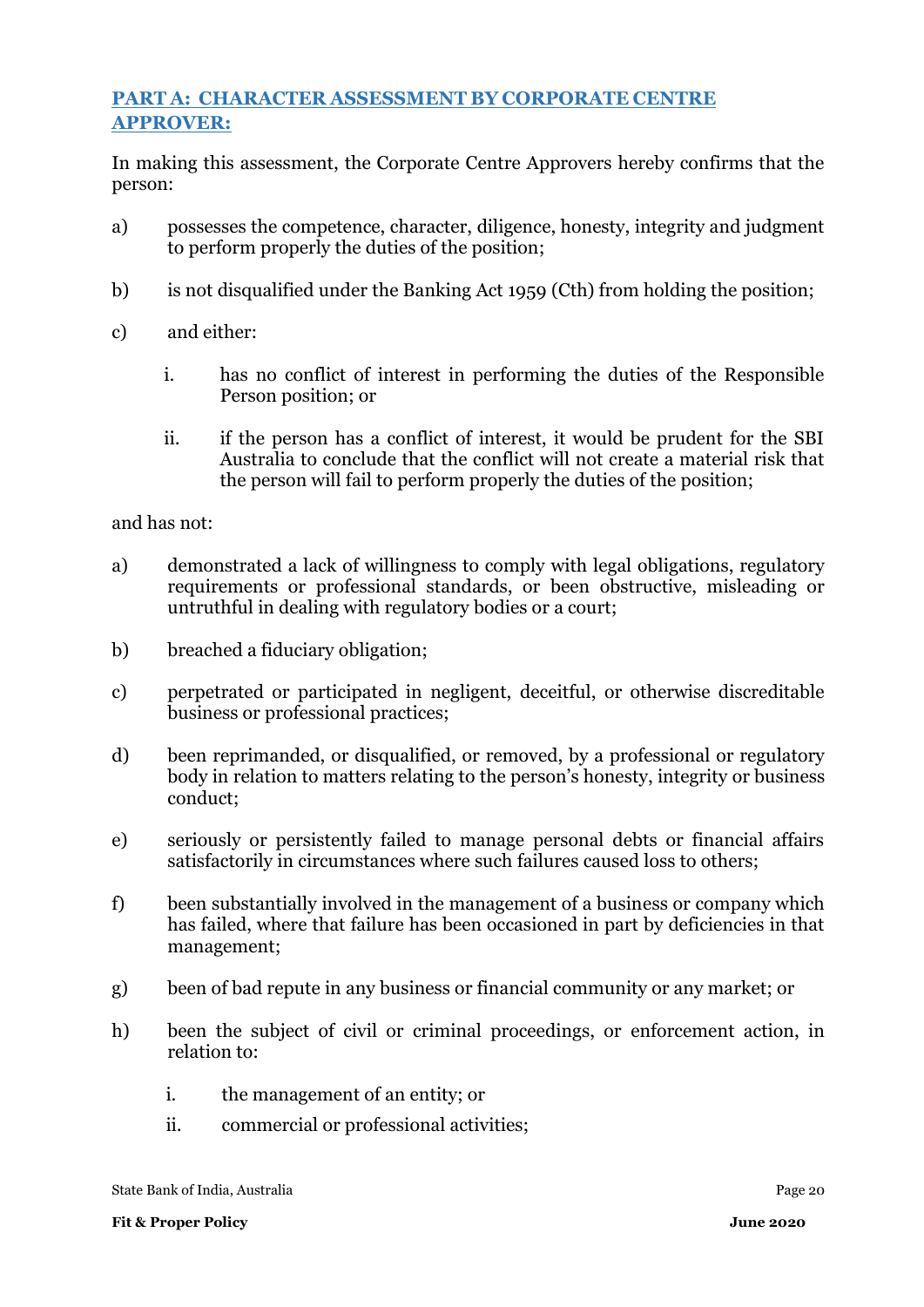## **PART B: COMPETENCE ASSESSMENT BY THE CORPORATE CENTRE APPROVER**

In making this assessment, the Corporate Centre Approvers hereby confirms that the person:

- i. possesses the necessary competencies, skills, knowledge, technical expertise, diligence and soundness of judgement to undertake and fulfil the duties and responsibilities specified in the position description for the particular role;
- ii. has demonstrated the appropriate competence and integrity in fulfilling occupational, managerial or professional responsibilities previously and/or in the conduct of their current duties;

and demonstrates:

- a cultural fit for SBI Australia and its values, being customer-focused and people and community orientated;
- a reputation for honesty and integrity throughout their working life and a strong commitment to high standards of corporate governance and independence, and exhibits sound judgment, excellent communication skills and a collegiate approach;
- the capability to attain knowledge of the operating environment of the financial services sector and relevant legislative rules;
- the capability for the development of a long-term vision for the organization or division, along with the strategic framework for the implementation of that vision;
- proven skills in driving business initiatives, implementing change and providing determined leadership in developing and executing business strategies;
- the ability to identify market opportunities and areas for business development;
- the capacity to provide leadership in the wider financial services, general business and community sectors to enhance the reputation of the organization; and
- the ability to strongly and convincingly represent the organization and its objectives to the market, government and in the wider community as required.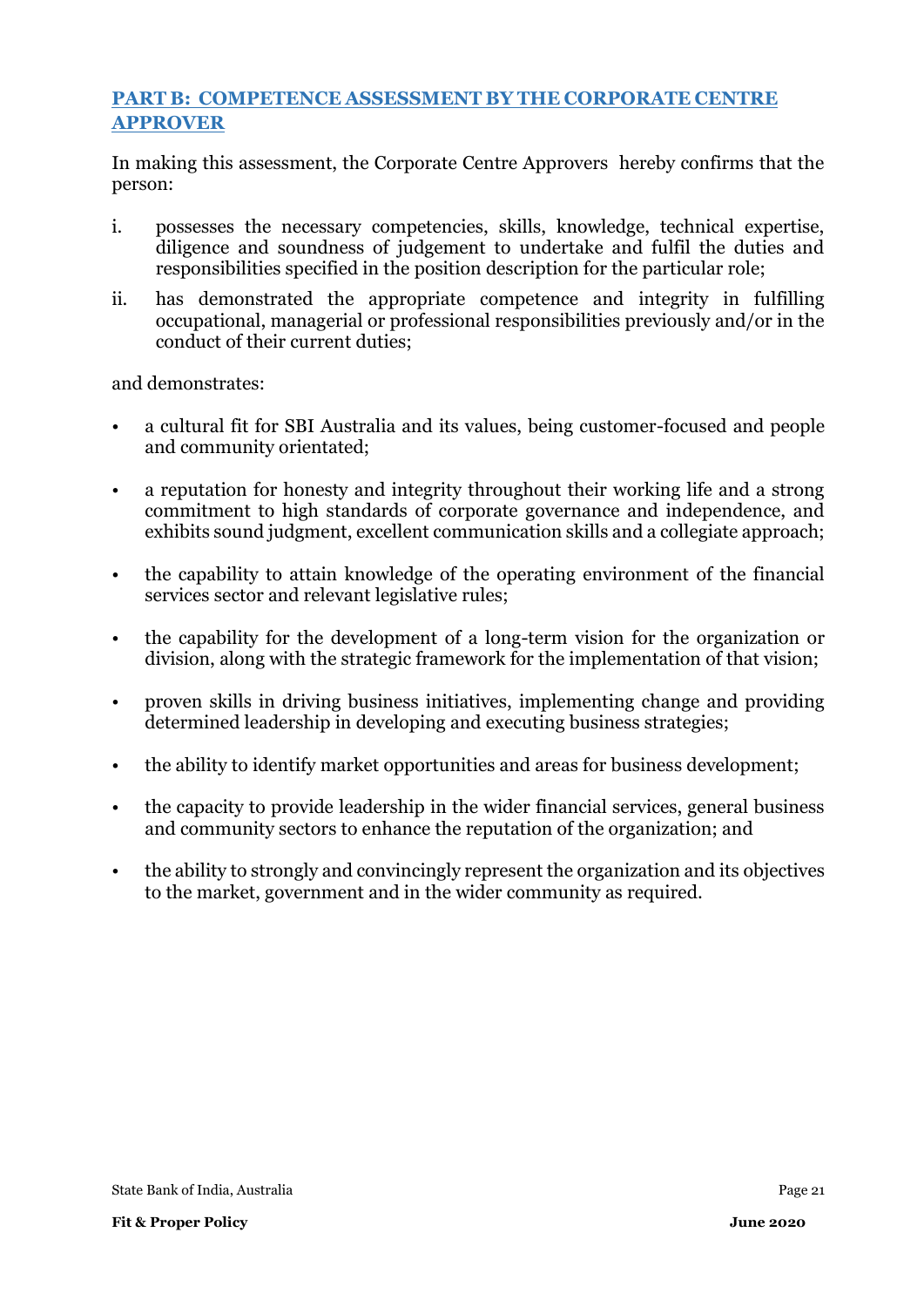## **Self Declaration for a Responsible Position**

Responsible Position: Senior Officer Outside Australia (SOOA) as - Chief General Manager International Banking II

### **I <GIVEN NAME> in my position as SOOA of State Bank of India, Australia declare that:**

#### **Fitness:**

- 1. I possess the necessary skills, knowledge, expertise, diligence and soundness of judgement to undertake, and fulfil the particular duties and responsibilities of my position.
- 2. I have demonstrated the appropriate competence and integrity in fulfilling occupational, managerial, or professional responsibilities previously and in the conduct of my current duties.

### **Propriety:**

- 3. I have not demonstrated a lack of willingness to comply with legal obligations, regulatory requirements, or professional standards, or been obstructive, misleading or untruthful in dealing with regulatory bodies or courts.
- 4. I have not breached a fiduciary obligation.
- 5. I have not perpetrated or participated in negligent, deceitful, or otherwise discreditable business or professional practices.
- 6. I have not been reprimanded, or disqualified, or removed, by a professional or regulatory body in relation to matters relating to honesty, integrity or business conduct.
- 7. I have not seriously or persistently failed to manage personal debts or financial affairs satisfactorily in circumstances where such failure caused loss to others.
- 8. I have not been substantially involved in the management of business or company which has failed, where that failure has been occasioned in part by deficiencies in that management.
- 9. To the best of my knowledge I am not of bad repute in any business or financial community or any market.
- 10.I am not and have not been the subject of civil or criminal proceedings or enforcement action, in relation to the management of an entity, or commercial or professional activities which were determined adversely against me (including consenting to an order or direction, or giving an undertaking, not to engage in unlawful or improper conduct) and which reflected negatively on my competence, diligence, judgment, honesty or integrity.
- 11. I have not been convicted of any offence against or arising out of a law in force in Australia or a foreign jurisdiction, being an offence, which concerns fraud, misrepresentation or dishonesty.
- 12. There are no legal (including tax related) actions current or pending against me.

State Bank of India, Australia Page 22 and 2016 and 22 and 22 and 23 and 23 and 23 and 23 and 23 and 23 and 23 and 24 and 25 and 26 and 26 and 26 and 26 and 26 and 26 and 26 and 26 and 26 and 26 and 26 and 26 and 26 and 26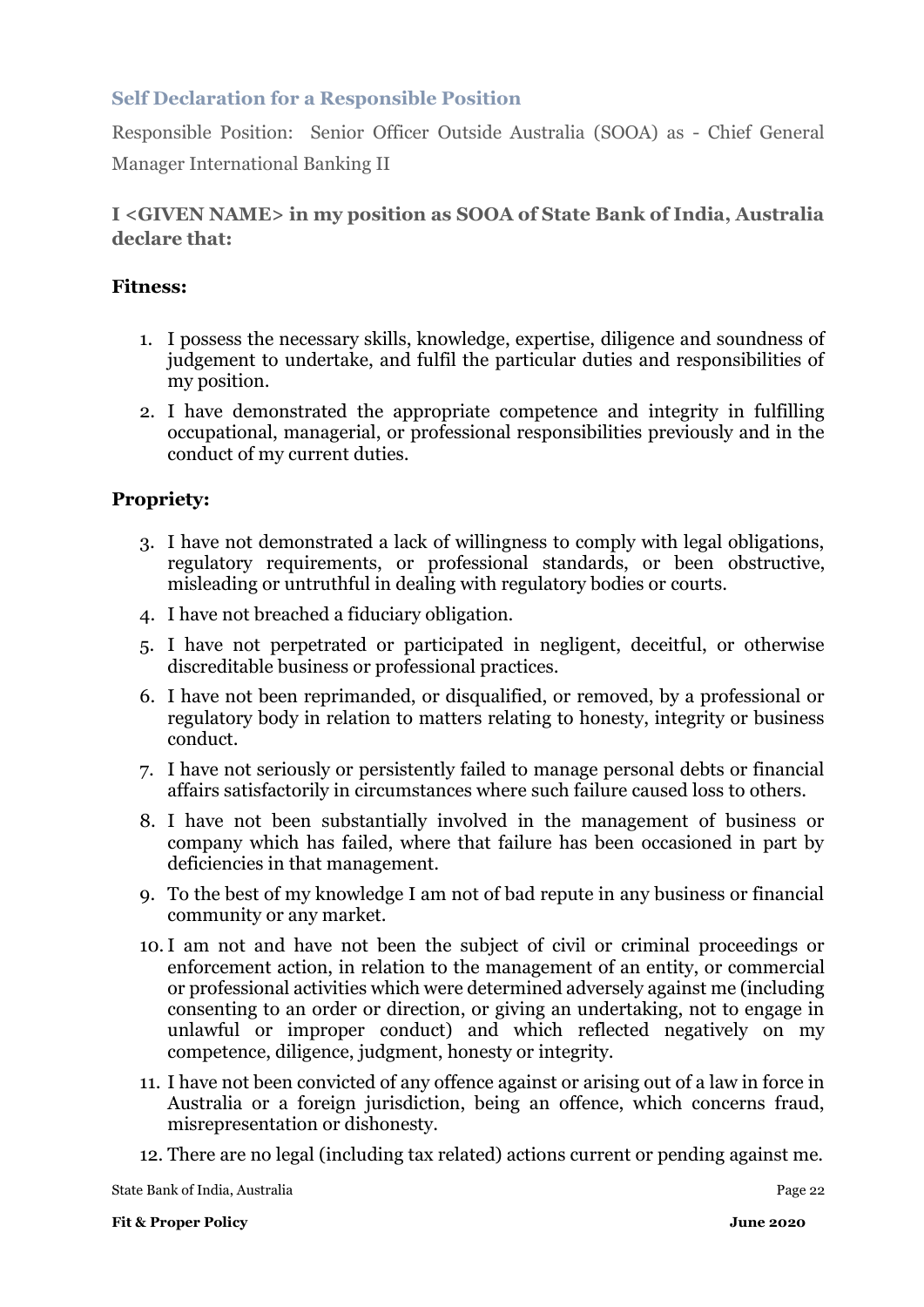13. There are no other events, matters or conduct that took place, either in Australia or overseas, that may materially affect this assessment of my fitness and propriety.

### **Understanding the Fit and Proper Policy**

- 14. I have been provided a copy of the Fit and Proper Policy (the Policy) and I have read and understood the Policy and agree to comply with the requirements of the policy.
- 15. I agree to provide State Bank of India Australia or APRA with any information required for the purposes of compliance with the Policy or APRA Prudential Standard APS 520 Fit and Proper.
- 16. I will not deliberately or knowingly mislead State Bank of India Australia and will endeavour to the best of my ability to provide complete and accurate information for the purposes of the assessment of my fitness and propriety.
- 17. I agree to undertake any training reasonably required in order to meet, initially, and on on-going basis, the fitness and propriety requirements of the policy.
- 18. I will immediately notify the Chief Risk and Compliance Officer or the Chief Executive Officer, State Bank of India Australia should any of the information in this declaration change while I am holding a Responsible Person position.

#### **Consent to Collection and Use of Information**

- 19. I hereby give consent to:
	- a. State Bank of India, Australia to collect and use any information (including personal and sensitive information) for the purposes of complying with this policy and/or APS 520; and
	- b. APRA to collect or use any information (including personal and sensitive information) for the exercise of its powers and functions under the Banking Act 1959.
- 20.I will not seek damages or any other remedy from SBIA, in the course of SBIA implementing its Fit and Proper Policy

### **Declaration of any Qualifications (if any)**

Applicant signature: \_\_\_\_\_\_\_\_\_\_\_\_\_\_\_\_\_\_\_\_\_\_\_\_\_\_\_\_

Name:

Date: <DD.MM.YYYY>

*Internal Australia Branch Use ONLY*

State Bank of India, Australia Page 23

**Fit & Proper Policy June 2020**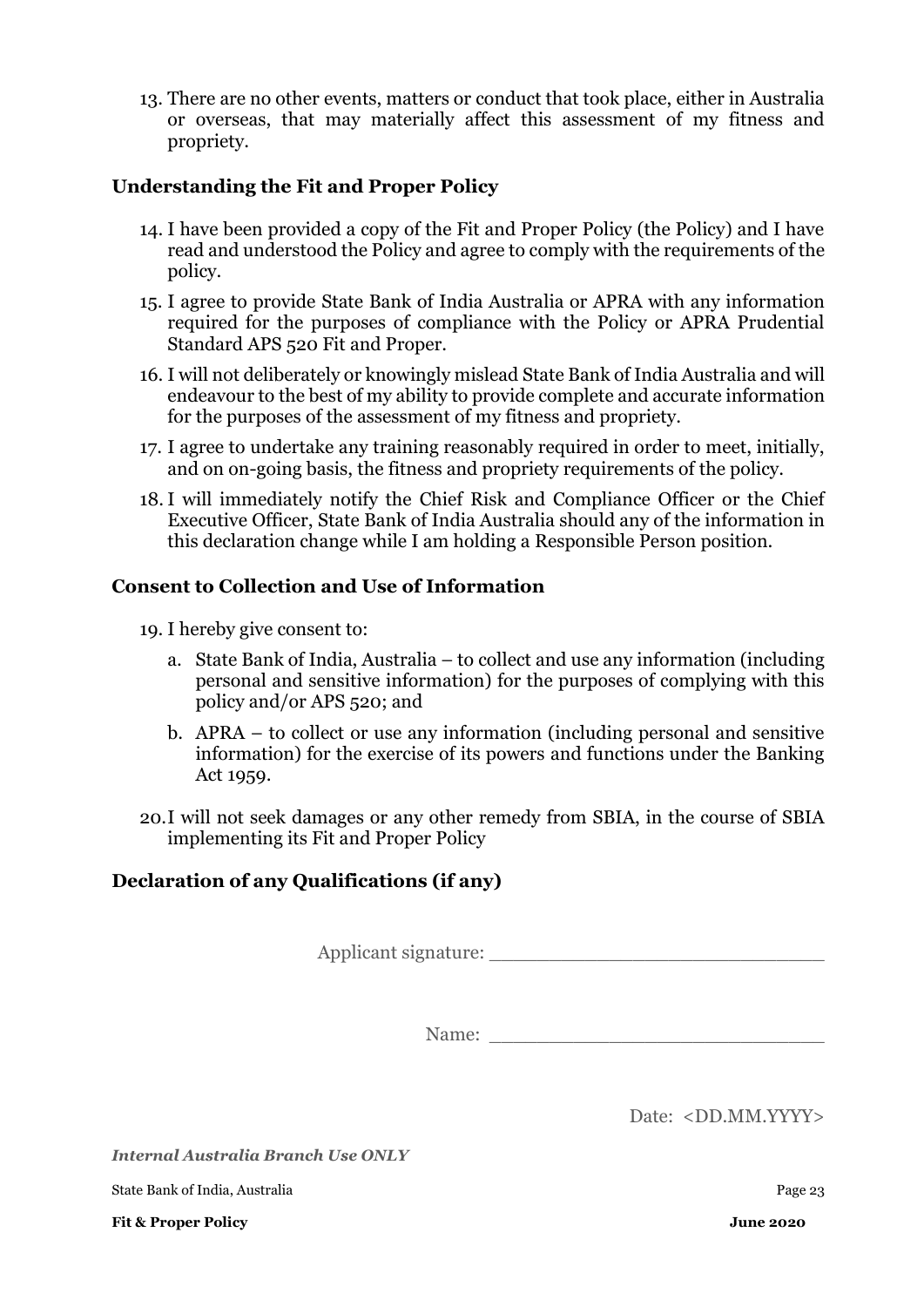#### **RECEIVED BY:**

**Upon the receipt of the Corporate Centre Reviewed and Approved Statement the STATE BANK OF INDIA, AUSTRALIA BRANCH COMPLIANCE COMMITTEE (BCOM) MEMBERS will receipt for information only the Fit and Proper Assessment or any updates from the required annual review:**

| <b>CEO</b><br>(DD/MM/YYYY) | <b>VP Trade Finance</b><br>(DD/MM/YYYY) | <b>Chief Risk &amp;</b><br><b>Compliance Officer</b><br>(DD/MM/YYYY) | <b>Chief Information</b><br><b>Security Officer</b><br>(DD/MM/YYYY) |
|----------------------------|-----------------------------------------|----------------------------------------------------------------------|---------------------------------------------------------------------|
| <b>VP Operations</b>       | <b>VP Credit</b>                        | <b>Dealer</b>                                                        |                                                                     |
| (DD/MM/YYYY)               | (DD/MM/YYYY)                            | (DD/MM/YYYY)                                                         |                                                                     |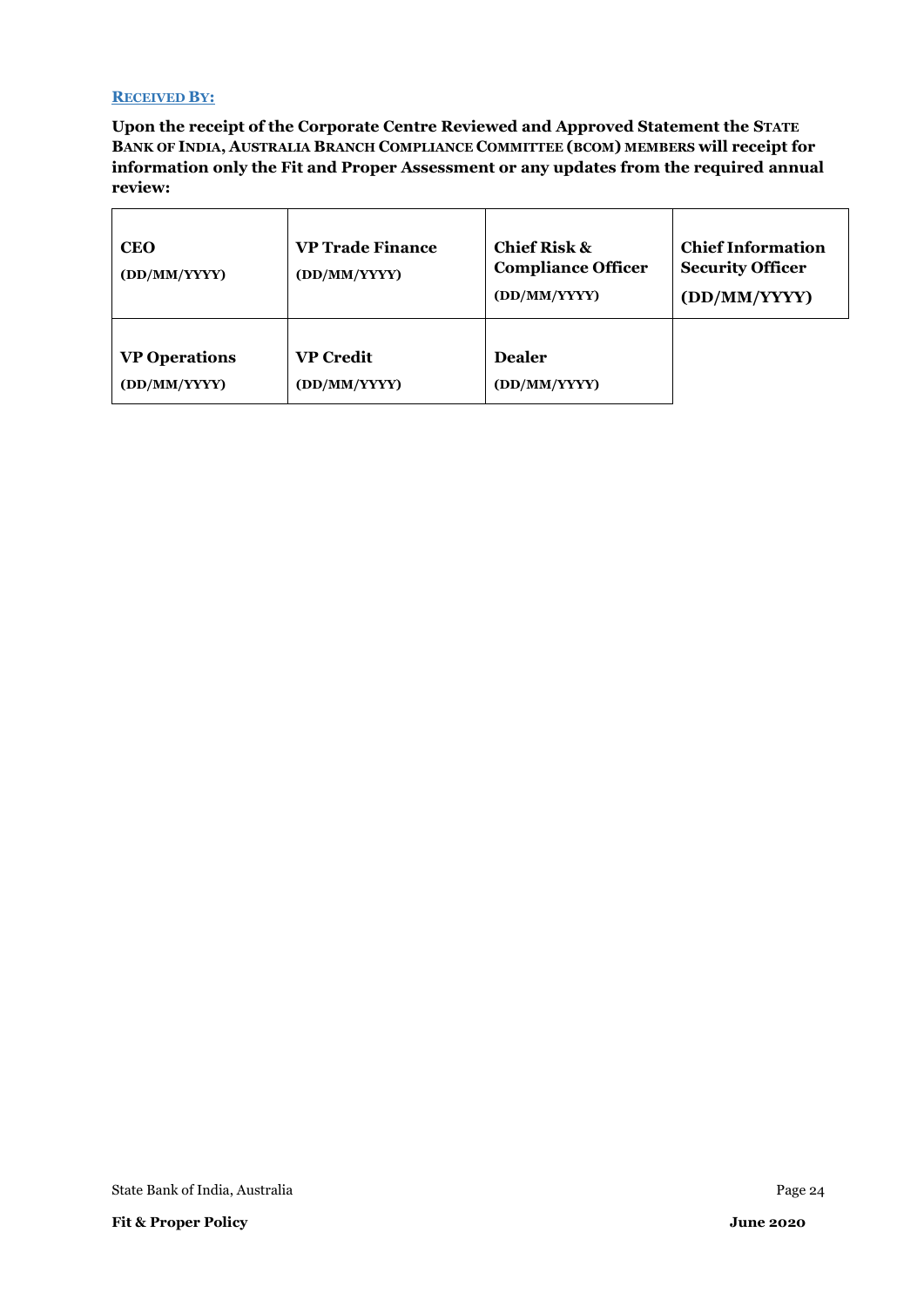# <span id="page-24-0"></span>APPENDIX 2 FIT & PROPER ASSESSMENT OF CEO:

| <b>FULL NAME</b>               | <given and="" last="" name="" names=""></given> |
|--------------------------------|-------------------------------------------------|
| <b>DATE OF BIRTH</b>           | $<$ DD.MM.YYYY $>$                              |
| <b>POSITION</b>                | Chief Executive Officer, Australia              |
| <b>DATE APPOINTED</b>          | $<$ DD.MM.YYYY $>$                              |
| <b>DATE OF THIS ASSESSMENT</b> | $<$ DD.MM.YYYY $>$                              |

## **CORPORATE CENTRE "APPROVER":**

**\_\_\_\_\_\_\_\_\_\_\_\_\_\_\_\_\_\_\_\_\_\_\_** 

**\_\_\_\_\_\_\_\_\_\_\_\_\_\_\_\_\_\_\_\_\_\_\_** 

**(signed)**

**(DD/MM/YYYY) Senior Officer Outside Australia - Chief General Manager International Banking II**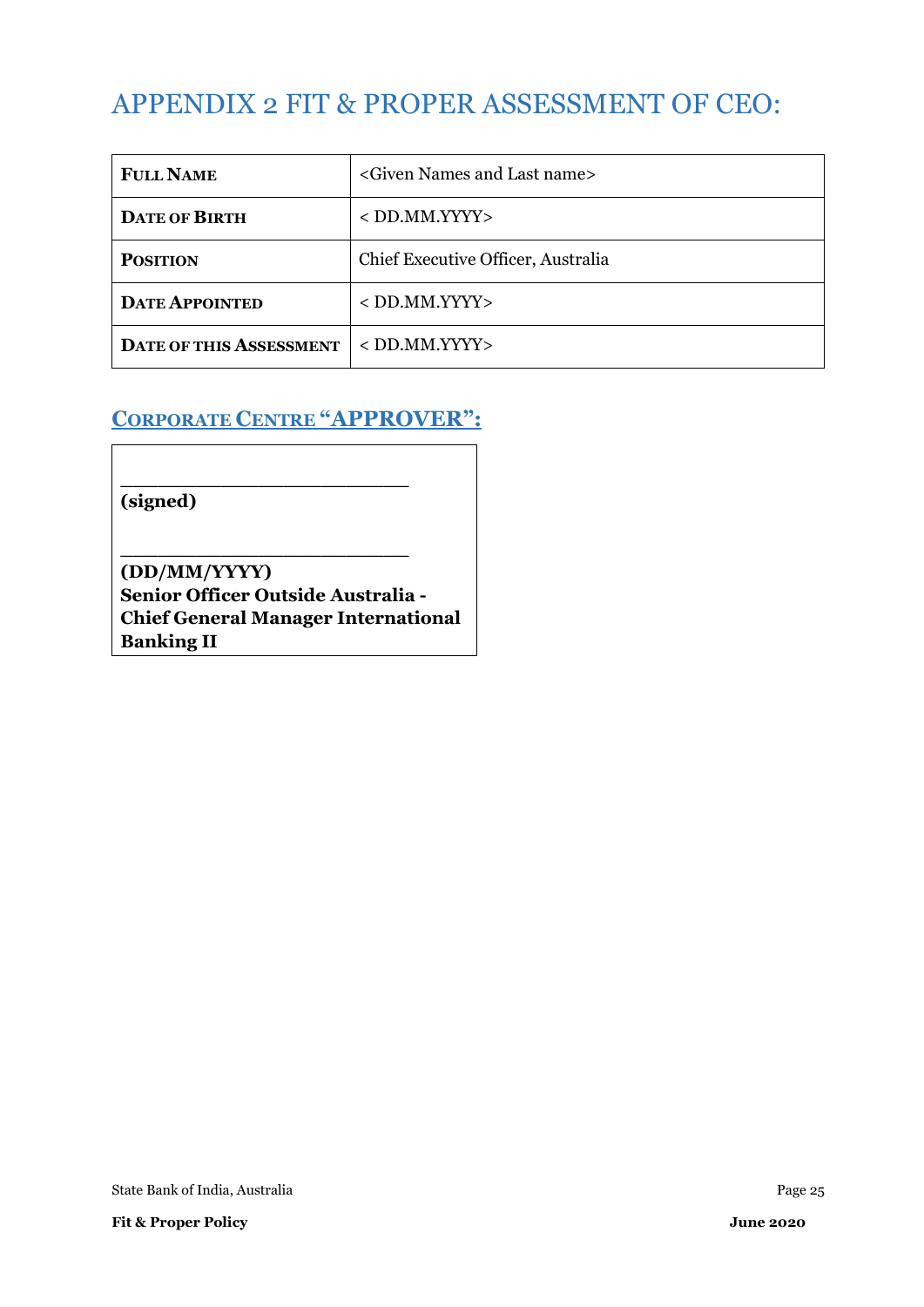#### **FIT & PROPER ASSESSMENT**

#### **Fit and Proper Assessment Checklist**

**Name:** 

**Date of Birth:** 

#### **Responsible Person Role Assessed: Chief Executive Officer, Australia**

#### **Details of Professional Experience:**

| <b>Department/Function</b> | <b>Duration</b> | <b>Years</b> |
|----------------------------|-----------------|--------------|
|                            |                 |              |
|                            |                 |              |
|                            |                 |              |
|                            |                 |              |

#### **Professional Qualifications:**

| Name of Qualification (e.g. CPA, CFA, FRM) |
|--------------------------------------------|
|                                            |

#### **Skills: (Please tick)**

| <b>Legal</b> | <b>Accounting</b> | <b>Banking</b> | <b>Audit</b> | <b>Risk</b> |
|--------------|-------------------|----------------|--------------|-------------|
|              |                   |                |              |             |

*This person has been assessed against national police checks, ASIC searches and Veda searches as appropriate; consent has been obtained to retain records of these on file.*

*Note: As the above is not available for the Indian and Corporate Centre based position of Senior Officer Outside Australia please provide and confirm the Indian equivalent which is an Indian Police check, confirmation of checks.*

State Bank of India, Australia **Page 26** and *Page 26* and *Page 26* and *Page 26* and *Page 26* and *Page 26* and *Page 26* and *Page 26* and *Page 26* and *Page 26* and *Page 26* and *Page 26* and *Page 26* and *Page 26*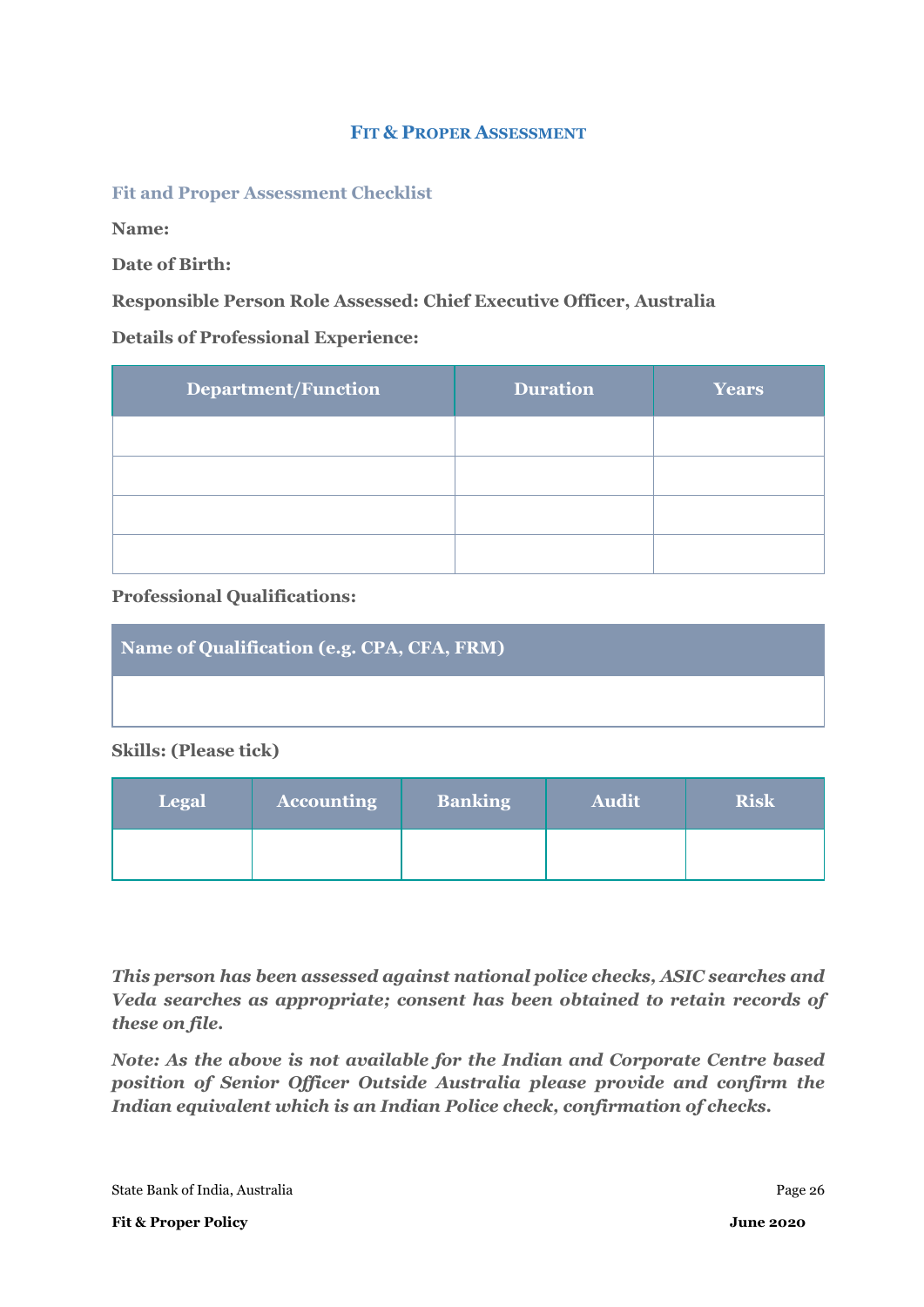## **PART A: CHARACTER ASSESSMENT BY CORPORATE CENTRE APPROVER:**

In making this assessment, the Corporate Centre Approvers hereby confirms that the person:

- a) possesses the competence, character, diligence, honesty, integrity and judgment to perform properly the duties of the position;
- b) is not disqualified under the Banking Act 1959 (Cth) from holding the position;
- c) and either:
	- i. has no conflict of interest in performing the duties of the Responsible Person position; or
	- ii. if the person has a conflict of interest, it would be prudent for the SBI Australia to conclude that the conflict will not create a material risk that the person will fail to perform properly the duties of the position;

and has not:

- a) demonstrated a lack of willingness to comply with legal obligations, regulatory requirements or professional standards, or been obstructive, misleading or untruthful in dealing with regulatory bodies or a court;
- b) breached a fiduciary obligation;
- c) perpetrated or participated in negligent, deceitful, or otherwise discreditable business or professional practices;
- d) been reprimanded, or disqualified, or removed, by a professional or regulatory body in relation to matters relating to the person's honesty, integrity or business conduct;
- e) seriously or persistently failed to manage personal debts or financial affairs satisfactorily in circumstances where such failures caused loss to others;
- f) been substantially involved in the management of a business or company which has failed, where that failure has been occasioned in part by deficiencies in that management;
- g) been of bad repute in any business or financial community or any market; or
- h) been the subject of civil or criminal proceedings, or enforcement action, in relation to:
	- i. the management of an entity; or
	- ii. commercial or professional activities;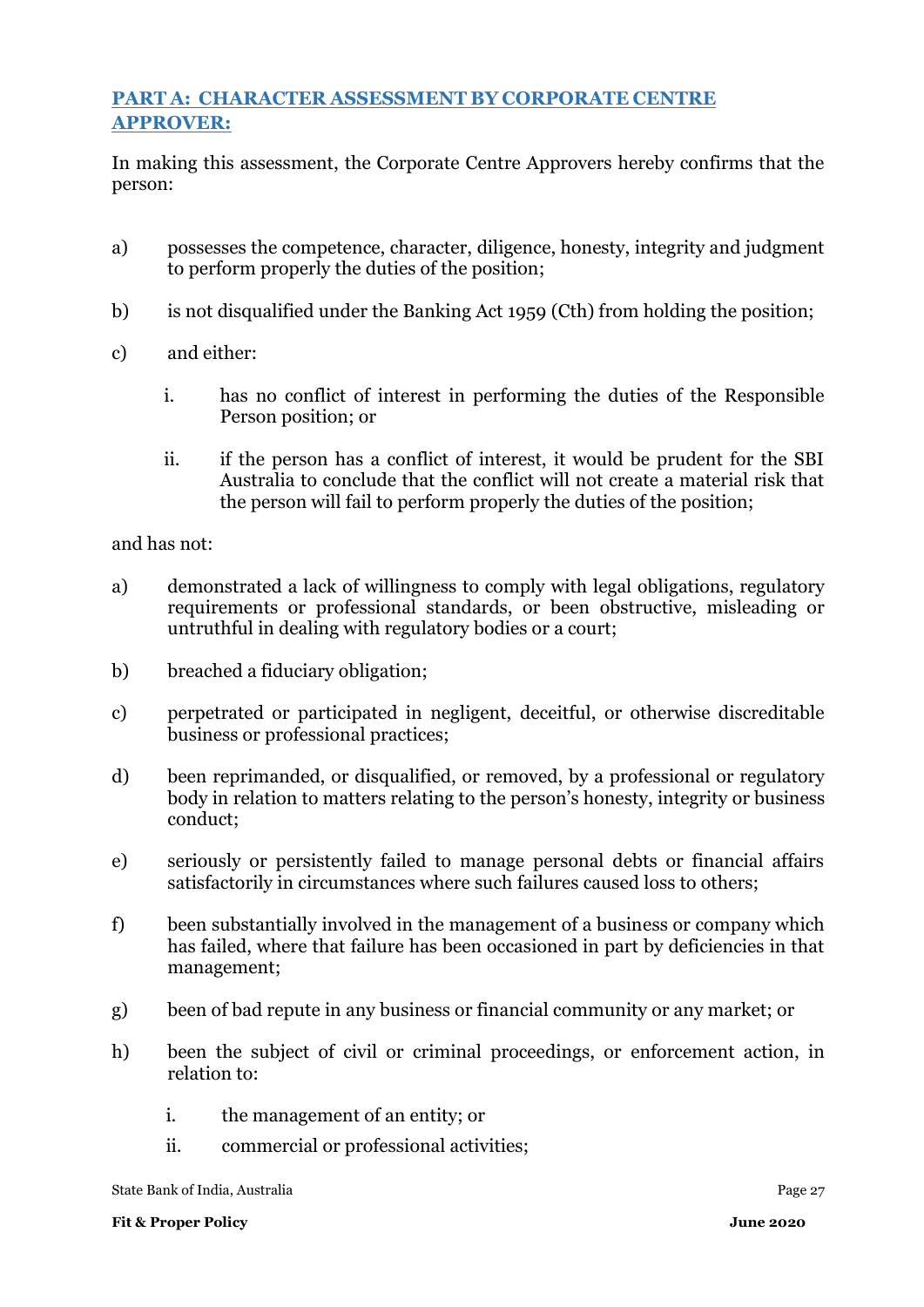## **PART B: COMPETENCE ASSESSMENT BY THE CORPORATE CENTRE APPROVER**

In making this assessment, the Corporate Centre Approvers hereby confirms that the person:

- i. possesses the necessary competencies, skills, knowledge, technical expertise, diligence and soundness of judgement to undertake and fulfil the duties and responsibilities specified in the position description for the particular role;
- ii. has demonstrated the appropriate competence and integrity in fulfilling occupational, managerial or professional responsibilities previously and/or in the conduct of their current duties;

and demonstrates:

- a cultural fit for SBI Australia and its values, being customer-focused and people and community orientated;
- a reputation for honesty and integrity throughout their working life and a strong commitment to high standards of corporate governance and independence, and exhibits sound judgment, excellent communication skills and a collegiate approach;
- the capability to attain knowledge of the operating environment of the financial services sector and relevant legislative rules;
- the capability for the development of a long-term vision for the organization or division, along with the strategic framework for the implementation of that vision;
- proven skills in driving business initiatives, implementing change and providing determined leadership in developing and executing business strategies;
- the ability to identify market opportunities and areas for business development;
- the capacity to provide leadership in the wider financial services, general business and community sectors to enhance the reputation of the organization; and
- the ability to strongly and convincingly represent the organization and its objectives to the market, government and in the wider community as required.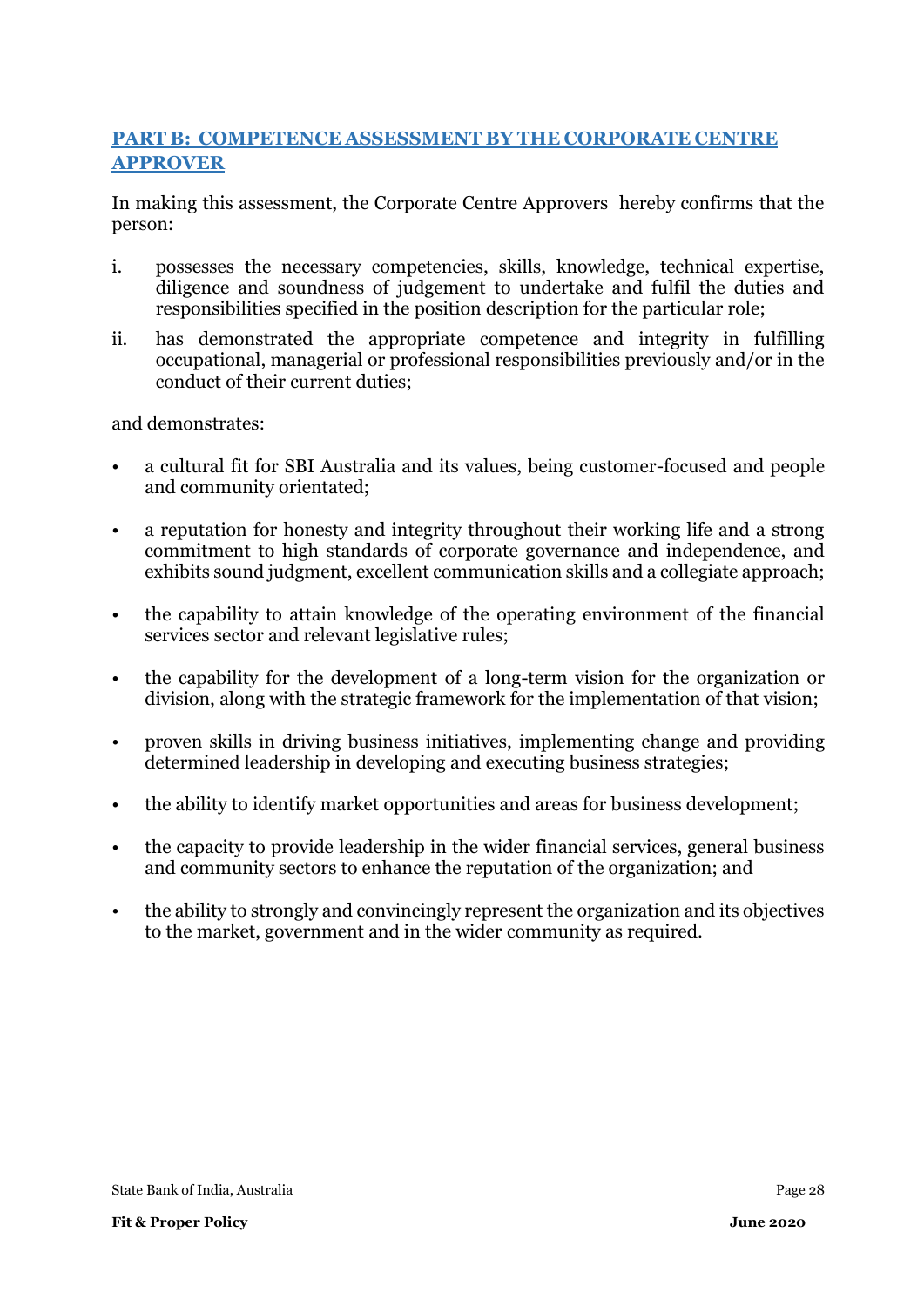### **Self Declaration for a Responsible Position**

Responsible Position: Chief Executive Officer (CEO)

I <GIVEN NAME> in my position as CEO of State Bank of India, Australia declare that:**Fitness:**

- 1. I possess the necessary skills, knowledge, expertise, diligence and soundness of judgement to undertake, and fulfil the particular duties and responsibilities of my position.
- 2. I have demonstrated the appropriate competence and integrity in fulfilling occupational, managerial or professional responsibilities previously and in the conduct of my current duties.

### **Propriety:**

- 3. I have not demonstrated a lack of willingness to comply with legal obligations, regulatory requirements, or professional standards, or been obstructive, misleading or untruthful in dealing with regulatory bodies or courts.
- 4. I have not breached a fiduciary obligation.
- 5. I have not perpetrated or participated in negligent, deceitful, or otherwise discreditable business or professional practices.
- 6. I have not been reprimanded, or disqualified, or removed, by a professional or regulatory body in relation to matters relating to honesty, integrity or business conduct.
- 7. I have not seriously or persistently failed to manage personal debts or financial affairs satisfactorily in circumstances where such failure caused loss to others.
- 8. I have not been substantially involved in the management of business or company which has failed, where that failure has been occasioned in part by deficiencies in that management.
- 9. To the best of my knowledge I am not of bad repute in any business or financial community or any market.
- 10.I am not and have not been the subject of civil or criminal proceedings or enforcement action, in relation to the management of an entity, or commercial or professional activities which were determined adversely against me (including consenting to an order or direction, or giving an undertaking, not to engage in unlawful or improper conduct) and which reflected negatively on my competence, diligence, judgment, honesty or integrity.
- 11. I have not been convicted of any offence against or arising out of a law in force in Australia or a foreign jurisdiction, being an offence which concerns fraud, misrepresentation or dishonesty.
- 12. There are no legal (including tax related) actions current or pending against me.
- 13. There are no other events, matters or conduct that took place, either in Australia or overseas, that may materially affect this assessment of my fitness and propriety.

| State Bank of India, Australia | Page 29 |
|--------------------------------|---------|
|                                |         |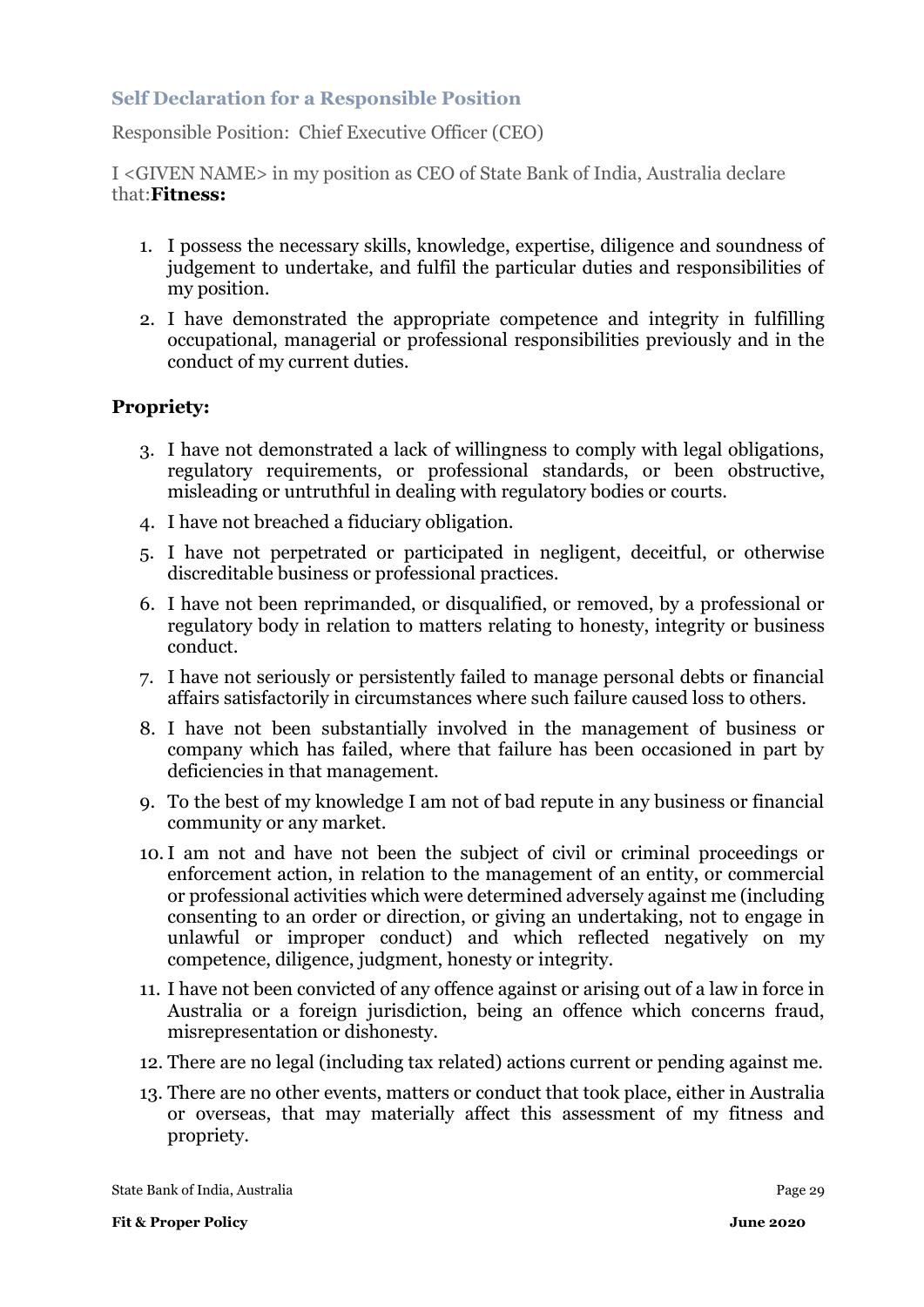## **Understanding the Fit and Proper Policy**

- 14. I have been provided a copy of the Fit and Proper Policy (the Policy) and I have read and understood the Policy and agree to comply with the requirements of the policy.
- 15. I agree to provide State Bank of India Australia or APRA with any information required for the purposes of compliance with the Policy or APRA Prudential Standard APS 520 Fit and Proper.
- 16. I will not deliberately or knowingly mislead State Bank of India Australia and will endeavour to the best of my ability to provide complete and accurate information for the purposes of the assessment of my fitness and propriety.
- 17. I agree to undertake any training reasonably required in order to meet, initially, and on on-going basis, the fitness and propriety requirements of the policy.
- 18. I will immediately notify the Chief Risk and Compliance Officer should any of the information in this declaration change while I am holding a Responsible Person position.

### **Consent to Collection and Use of Information**

- 19. I hereby give consent to:
	- a. State Bank of India, Australia to collect and use any information (including personal and sensitive information) for the purposes of complying with this policy and/or APS 520; and
	- b. APRA to collect or use any information (including personal and sensitive information) for the exercise of its powers and functions under the Banking Act 1959.
- 20.I will not seek damages or any other remedy from SBIA, in the course of SBIA implementing its Fit and Proper Policy

## **Declaration of any Qualifications (if any)**

Applicant signature:

Name:

Date: <DD.MM.YYYY>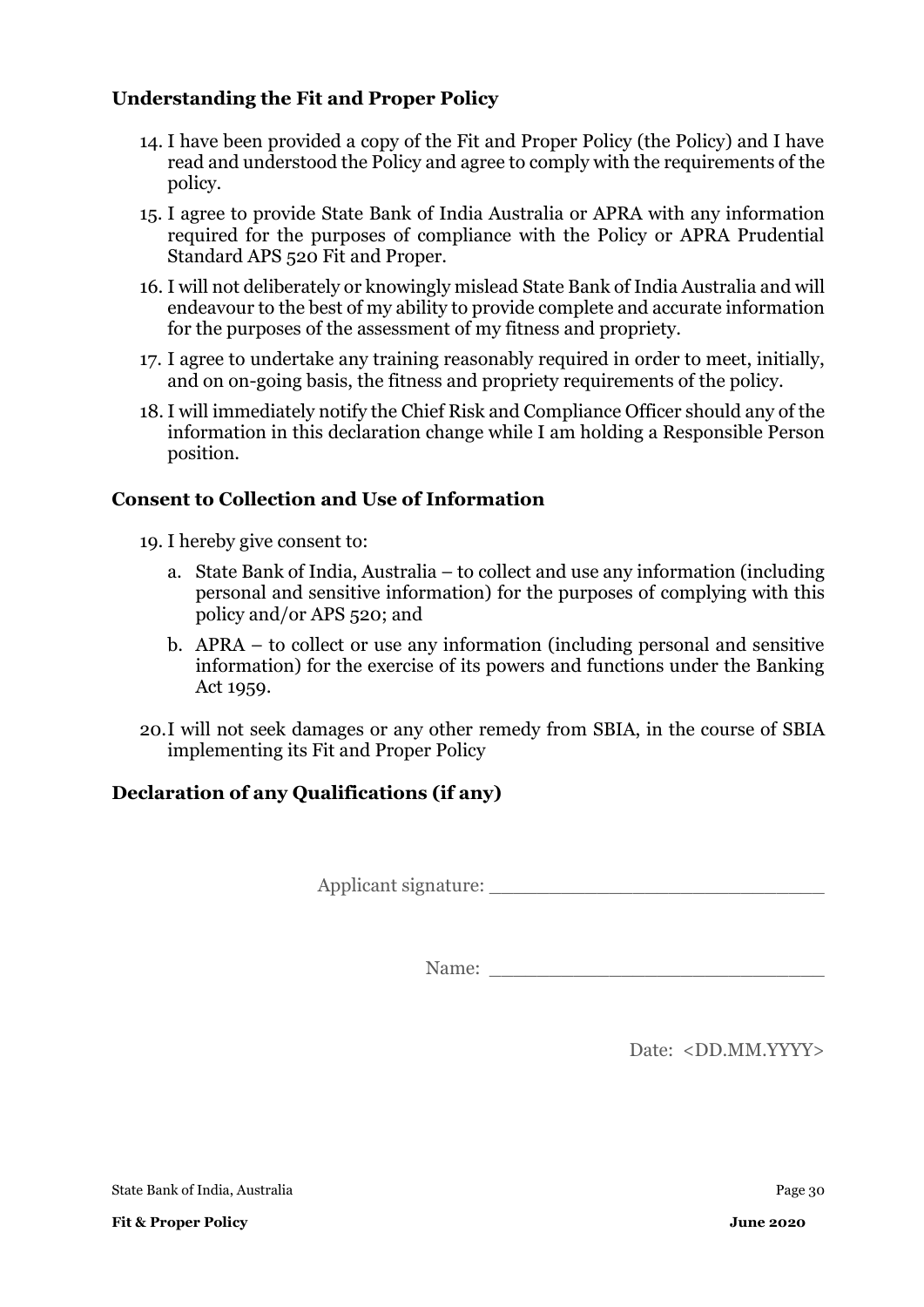#### *Internal Australia Branch Use ONLY*

#### **RECEIVED BY:**

**Upon the receipt of the Corporate Centre Reviewed and Approved Statement the STATE BANK OF INDIA, AUSTRALIA BRANCH COMPLIANCE COMMITTEE (BCOM) MEMBERS will receipt for information only the Fit and Proper Assessment or any updates from the required annual review:**

| <b>CEO</b><br>(DD/MM/YYYY) | <b>VP Trade Finance</b><br>(DD/MM/YYYY) | <b>Chief Risk &amp;</b><br><b>Compliance Officer</b><br>(DD/MM/YYYY) | <b>Chief Information</b><br><b>Security Officer</b><br>(DD/MM/YYYY) |
|----------------------------|-----------------------------------------|----------------------------------------------------------------------|---------------------------------------------------------------------|
| <b>VP Operations</b>       | <b>VP Credit</b>                        | <b>Dealer</b>                                                        |                                                                     |
| (DD/MM/YYYY)               | (DD/MM/YYYY)                            | (DD/MM/YYYY)                                                         |                                                                     |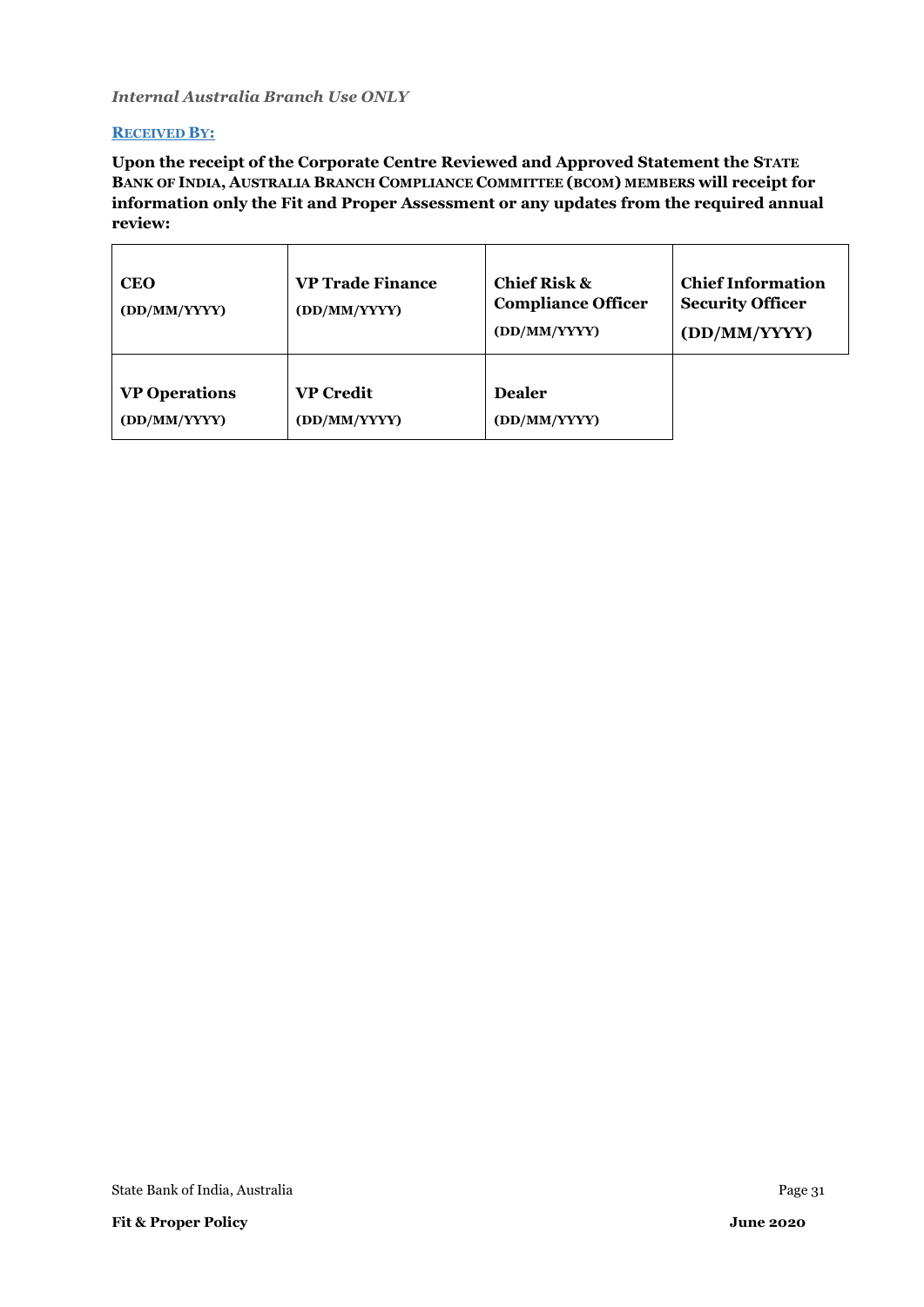# <span id="page-31-0"></span>APPENDIX 3 FIT & PROPER ASSESSMENT OF non-SOOA & non-CEO (including Auditors):

## **FIT & PROPER ASSESSMENT OF:**

| <b>FULL NAME</b>               | <given and="" last="" name="" names=""></given> |
|--------------------------------|-------------------------------------------------|
| <b>DATE OF BIRTH</b>           | $<$ DD.MM.YYYY $>$                              |
| <b>POSITION</b>                |                                                 |
| <b>DATE APPOINTED</b>          | $<$ DD.MM.YYYY $>$                              |
| <b>DATE OF THIS ASSESSMENT</b> | $<$ DD.MM.YYYY>                                 |

## **APPROVED BY:**

# **STATE BANK OF INDIA, AUSTRALIA BRANCH COMPLIANCE COMMITTEE (BCOM):**

| <b>CEO</b><br>(DD/MM/YYYY) | <b>VP Trade Finance</b><br>(DD/MM/YYYY) | Chief Risk $\&$<br><b>Compliance Officer</b><br>(DD/MM/YYYY) | <b>Chief Information</b><br><b>Security Officer</b><br>(DD/MM/YYYY) |
|----------------------------|-----------------------------------------|--------------------------------------------------------------|---------------------------------------------------------------------|
| <b>VP Operations</b>       | <b>VP Credit</b>                        | <b>Dealer</b>                                                |                                                                     |
| (DD/MM/YYYY)               | (DD/MM/YYYY)                            | (DD/MM/YYYY)                                                 |                                                                     |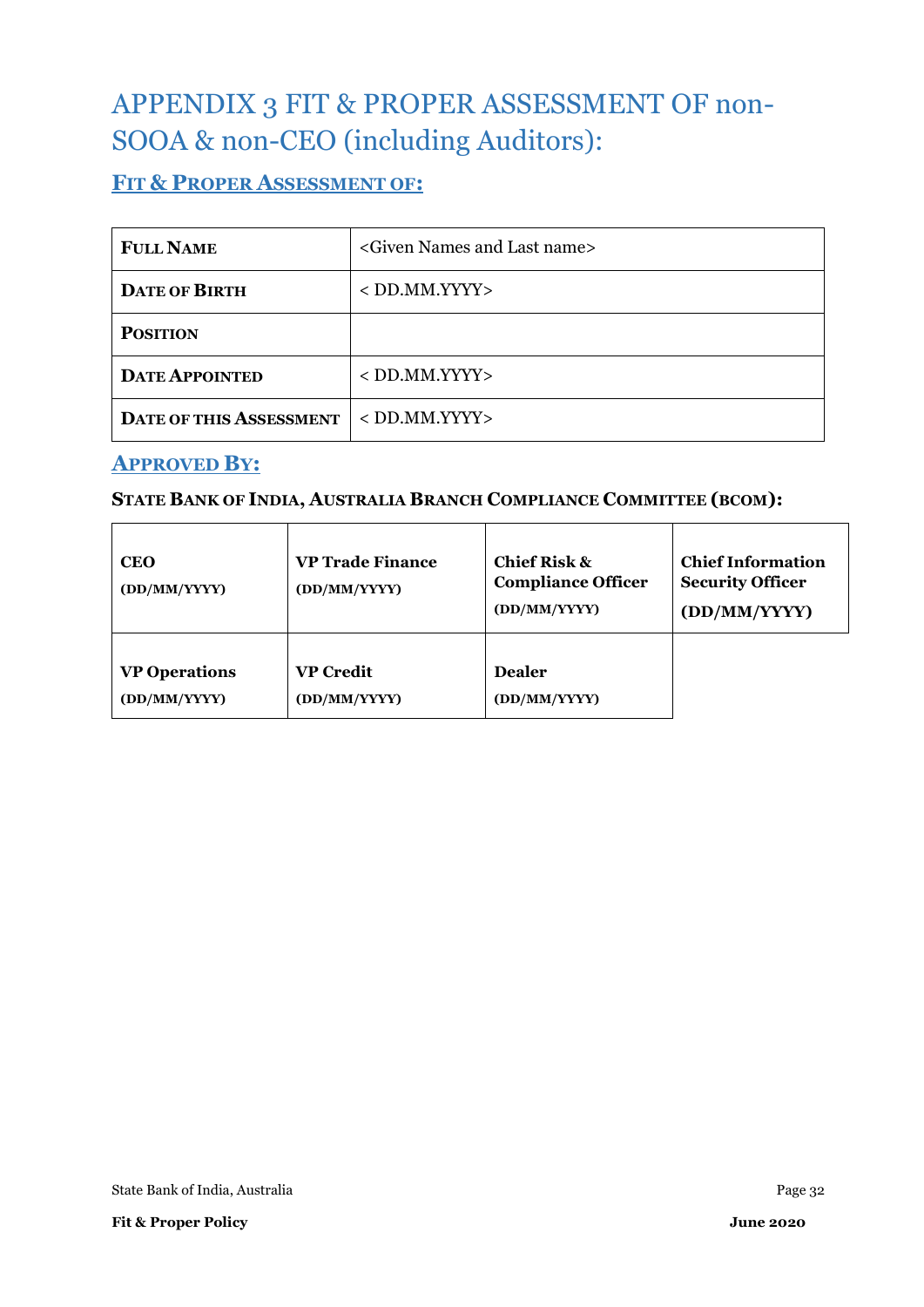#### **FIT & PROPER ASSESSMENT**

#### **Fit and Proper Assessment Checklist**

**Name:** 

**Date of Birth:** 

#### **Responsible Person Role Assessed:**

#### **Details of Professional Experience:**

| <b>Department/Function</b> | <b>Duration</b> | <b>Years</b> |
|----------------------------|-----------------|--------------|
|                            |                 |              |
|                            |                 |              |
|                            |                 |              |
|                            |                 |              |

#### **Professional Qualifications:**

| Name of Qualification (e.g. CPA, CFA, FRM) |  |
|--------------------------------------------|--|
|                                            |  |

**Skills:**

| <b>Legal</b> | <b>Accounting</b> | <b>Banking</b> | <b>Audit</b> | <b>Risk</b> |
|--------------|-------------------|----------------|--------------|-------------|
|              |                   |                |              |             |

*This person has been assessed against national police checks, ASIC searches and Veda searches as appropriate; consent has been obtained to retain records of these on file.*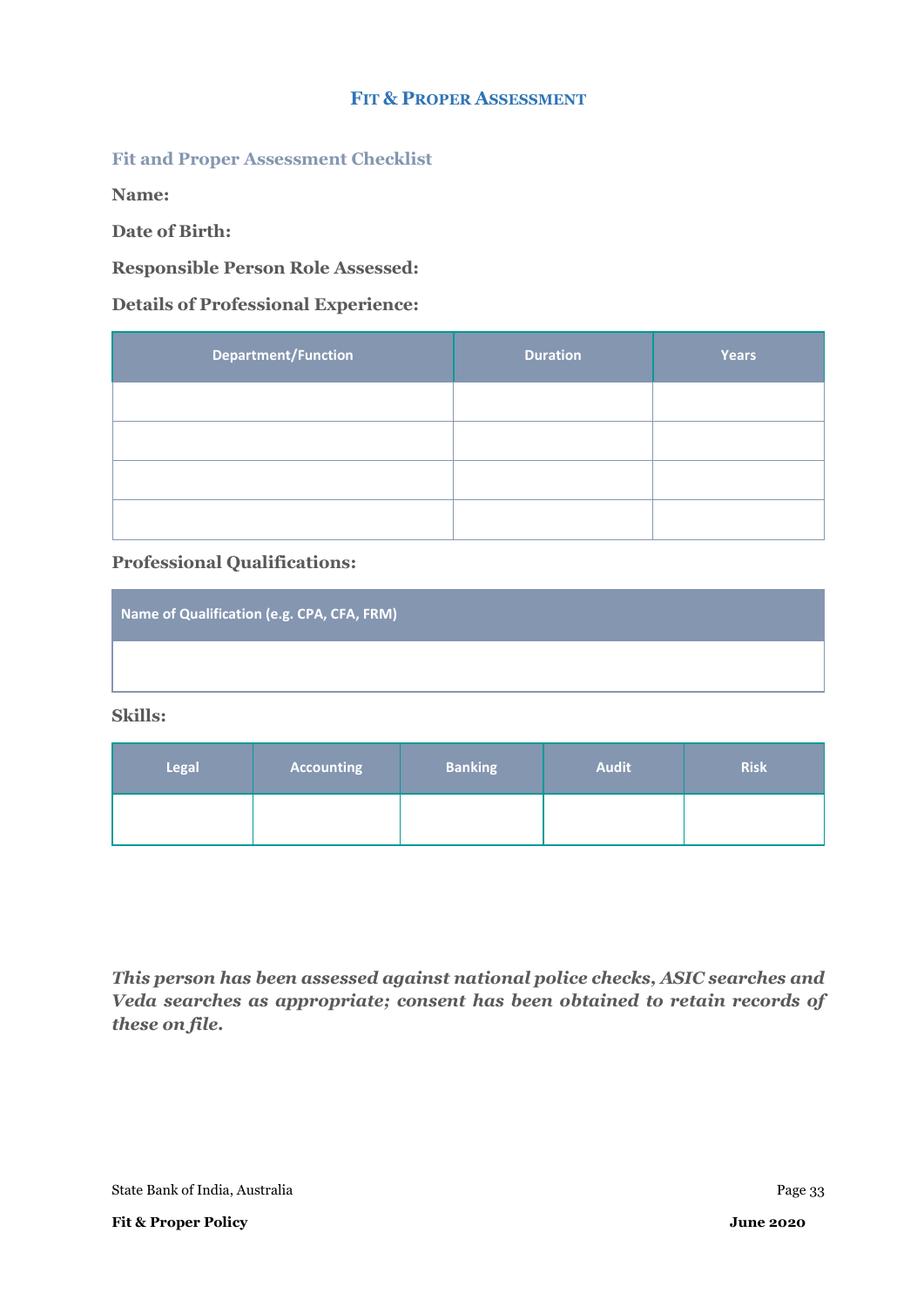## **PART A: CHARACTER ASSESSMENT BY BRANCH COMPLIANCE COMMITTEE**

In making this assessment, the Branch Compliance Committee hereby confirms that the person:

- a) possesses the competence, character, diligence, honesty, integrity and judgment to perform properly the duties of the position;
- b) is not disqualified under the Banking Act 1959 (Cth) from holding the position;
- c) and either:
	- i. has no conflict of interest in performing the duties of the Responsible Person position; or
	- ii. if the person has a conflict of interest, it would be prudent for the SBIS to conclude that the conflict will not create a material risk that the person will fail to perform properly the duties of the position;

and has not:

- a) demonstrated a lack of willingness to comply with legal obligations, regulatory requirements or professional standards, or been obstructive, misleading or untruthful in dealing with regulatory bodies or a court;
- b) breached a fiduciary obligation;
- c) perpetrated or participated in negligent, deceitful, or otherwise discreditable business or professional practices;
- d) been reprimanded, or disqualified, or removed, by a professional or regulatory body in relation to matters relating to the person's honesty, integrity or business conduct;
- e) seriously or persistently failed to manage personal debts or financial affairs satisfactorily in circumstances where such failures caused loss to others;
- f) been substantially involved in the management of a business or company which has failed, where that failure has been occasioned in part by deficiencies in that management;
- g) been of bad repute in any business or financial community or any market; or
- h) been the subject of civil or criminal proceedings, or enforcement action, in relation to:
	- i. the management of an entity; or
	- ii. commercial or professional activities;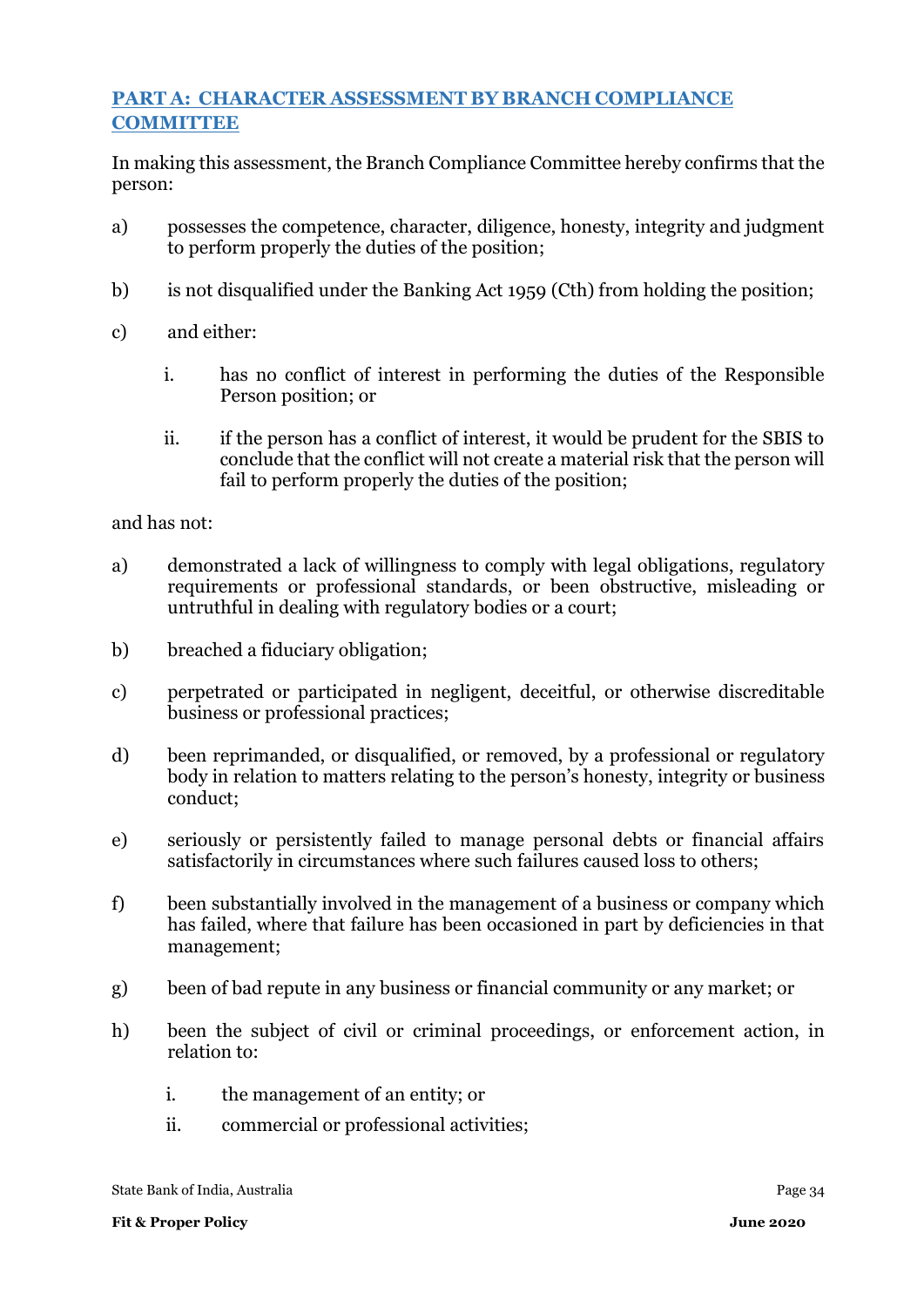## **PART B: COMPETENCE ASSESSMENT BY BRANCH COMPLIANCE COMMITTEE**

In making this assessment, the Branch Compliance Committee hereby confirms that the person:

- i. possesses the necessary competencies, skills, knowledge, technical expertise, diligence and soundness of judgement to undertake and fulfil the duties and responsibilities specified in the position description for the particular role;
- ii. has demonstrated the appropriate competence and integrity in fulfilling occupational, managerial or professional responsibilities previously and/or in the conduct of their current duties;

and demonstrates:

- a cultural fit for SBIS and its values, being customer-focused and people and community orientated;
- a reputation for honesty and integrity throughout their working life and a strong commitment to high standards of corporate governance and independence, and exhibits sound judgment, excellent communication skills and a collegiate approach;
- the capability to attain knowledge of the operating environment of the financial services sector and relevant legislative rules;
- the capability for the development of a long-term vision for the organization or division, along with the strategic framework for the implementation of that vision;
- proven skills in driving business initiatives, implementing change and providing determined leadership in developing and executing business strategies;
- the ability to identify market opportunities and areas for business development;
- the capacity to provide leadership in the wider financial services, general business and community sectors to enhance the reputation of the organization; and
- the ability to strongly and convincingly represent the organization and its objectives to the market, government and in the wider community as required.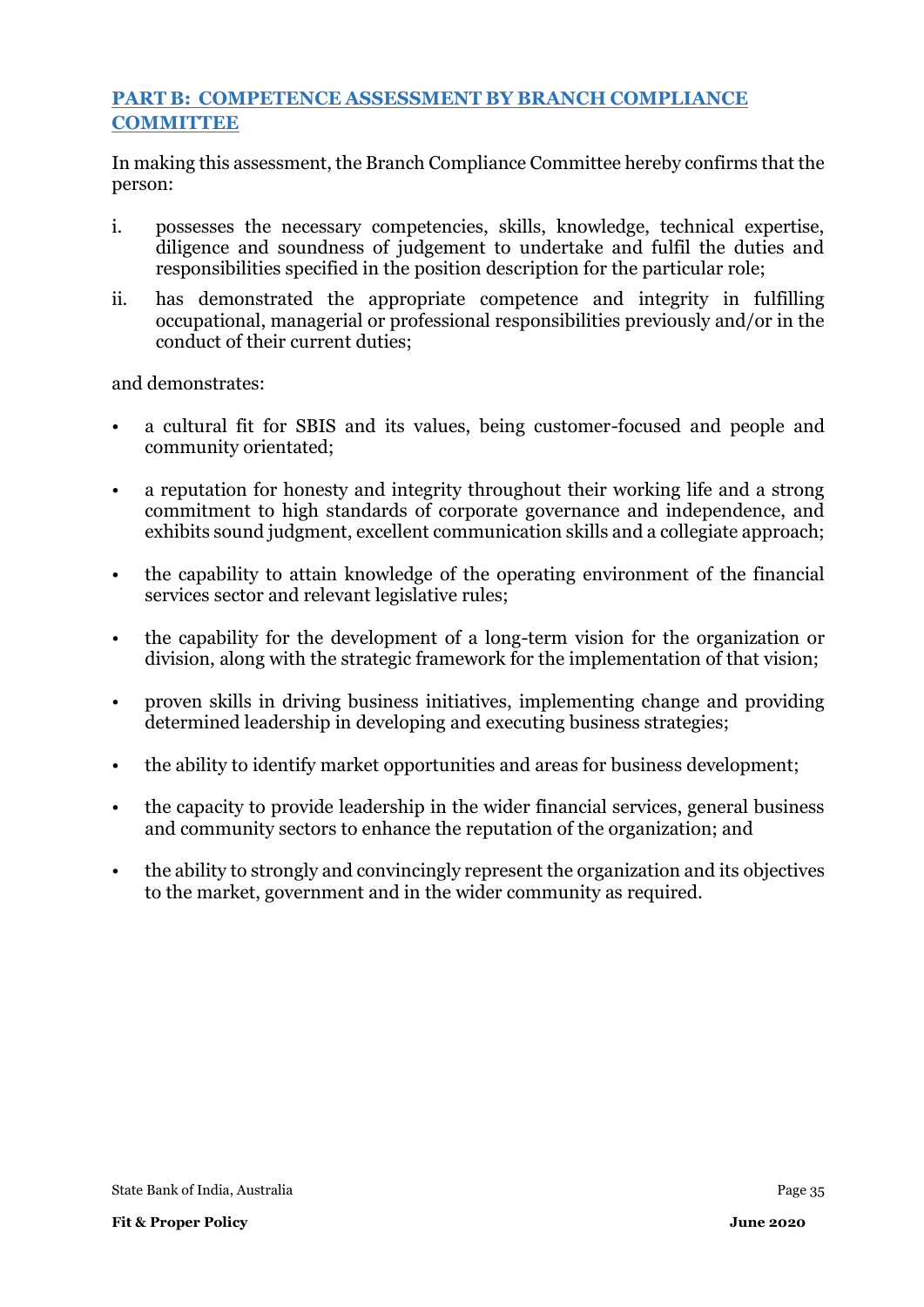### **Declaration for a Responsible Position**

Responsible Position: < Responsible Position>

### **I <GIVEN NAME> in my position <Responsible Position> of State Bank of India, Australia declare that:**

### **Fitness:**

- 1. I possess the necessary skills, knowledge, expertise, diligence and soundness of judgement to undertake, and fulfil the particular duties and responsibilities of my position.
- 2. I have demonstrated the appropriate competence and integrity in fulfilling occupational, managerial, or professional responsibilities previously and in the conduct of my current duties.

#### **Propriety:**

- 3. I have not demonstrated a lack of willingness to comply with legal obligations, regulatory requirements, or professional standards, or been obstructive, misleading or untruthful in dealing with regulatory bodies or courts.
- 4. I have not breached a fiduciary obligation.
- 5. I have not perpetrated or participated in negligent, deceitful, or otherwise discreditable business or professional practices.
- 6. I have not been reprimanded, or disqualified, or removed, by a professional or regulatory body in relation to matters relating to honesty, integrity or business conduct.
- 7. I have not seriously or persistently failed to manage personal debts or financial affairs satisfactorily in circumstances where such failure caused loss to others.
- 8. I have not been substantially involved in the management of business or company which has failed, where that failure has been occasioned in part by deficiencies in that management.
- 9. To the best of my knowledge I am not of bad repute in any business or financial community or any market.
- 10.I am not and have not been the subject of civil or criminal proceedings or enforcement action, in relation to the management of an entity, or commercial or professional activities which were determined adversely against me (including consenting to an order or direction, or giving an undertaking, not to engage in unlawful or improper conduct) and which reflected negatively on my competence, diligence, judgment, honesty or integrity.
- 11. I have not been convicted of any offence against or arising out of a law in force in Australia or a foreign jurisdiction, being an offence, which concerns fraud, misrepresentation or dishonesty.
- 12. There are no legal (including tax related) actions current or pending against me.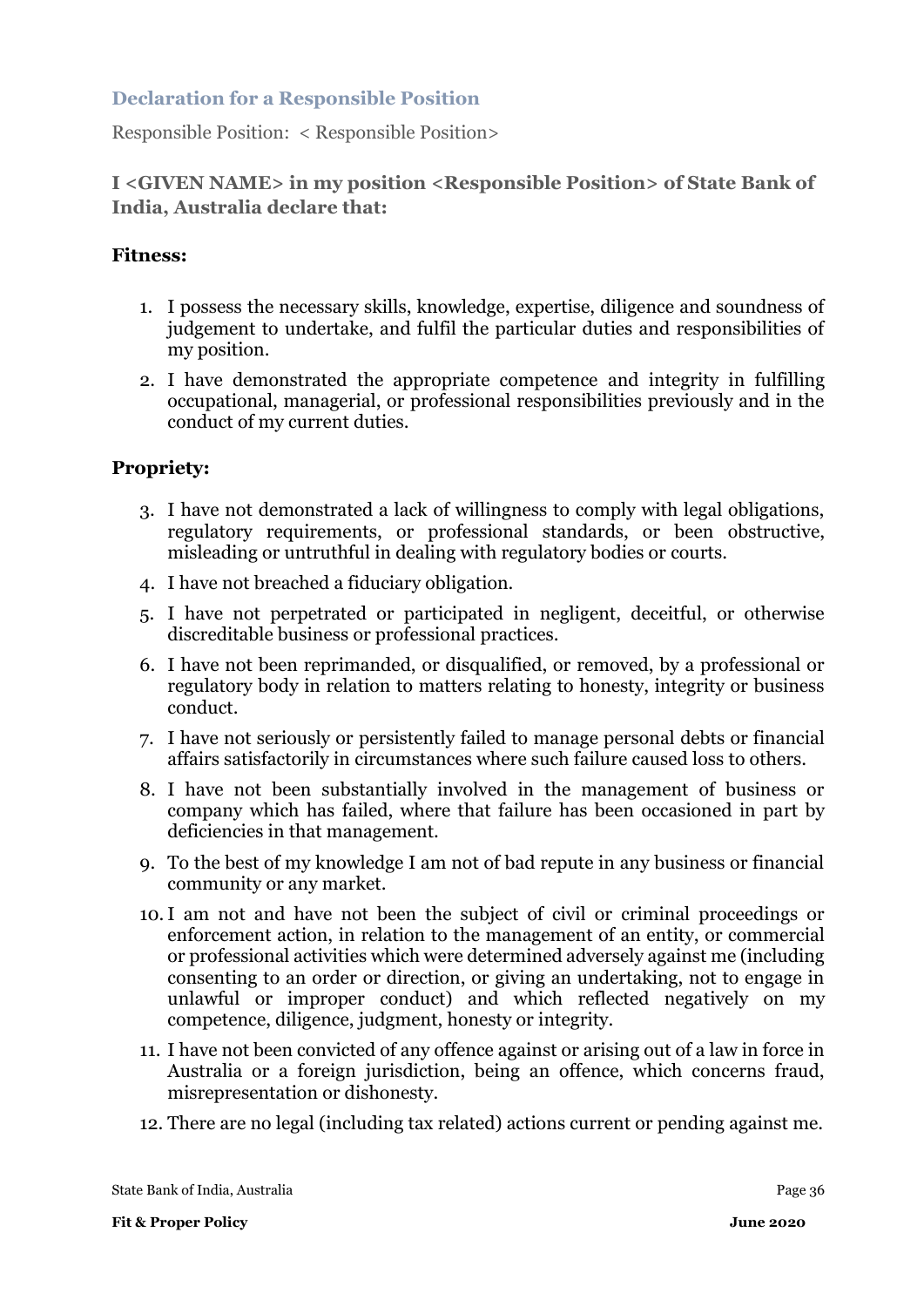13. There are no other events, matters or conduct that took place, either in Australia or overseas, that may materially affect this assessment of my fitness and propriety.

### **Understanding the Fit and Proper Policy**

- 14. I have been provided a copy of the Fit and Proper Policy (the Policy) and I have read and understood the Policy and agree to comply with the requirements of the policy.
- 15. I agree to provide State Bank of India Australia or APRA with any information required for the purposes of compliance with the Policy or APRA Prudential Standard APS 520 Fit and Proper.
- 16. I will not deliberately or knowingly mislead State Bank of India Australia and will endeavour to the best of my ability to provide complete and accurate information for the purposes of the assessment of my fitness and propriety.
- 17. I agree to undertake any training reasonably required in order to meet, initially, and on on-going basis, the fitness and propriety requirements of the policy.
- 18. I will immediately notify the Chief Risk and Compliance Officer or the Chief Executive Officer, State Bank of India Australia should any of the information in this declaration change while I am holding a Responsible Person position.

## **Consent to Collection and Use of Information**

- 19. I hereby give consent to:
	- a. State Bank of India, Australia to collect and use any information (including personal and sensitive information) for the purposes of complying with this policy and/or APS 520; and
	- b. APRA to collect or use any information (including personal and sensitive information) for the exercise of its powers and functions under the Banking Act 1959.
- 20.I will not seek damages or any other remedy from SBIA, in the course of SBIA implementing its Fit and Proper Policy

## **Declaration of any Qualifications (if any)**

Applicant signature: \_\_\_\_\_\_\_\_\_\_\_\_\_\_\_\_\_\_\_\_\_\_\_\_\_\_\_\_

Name:

Date: <DD.MM.YYYY>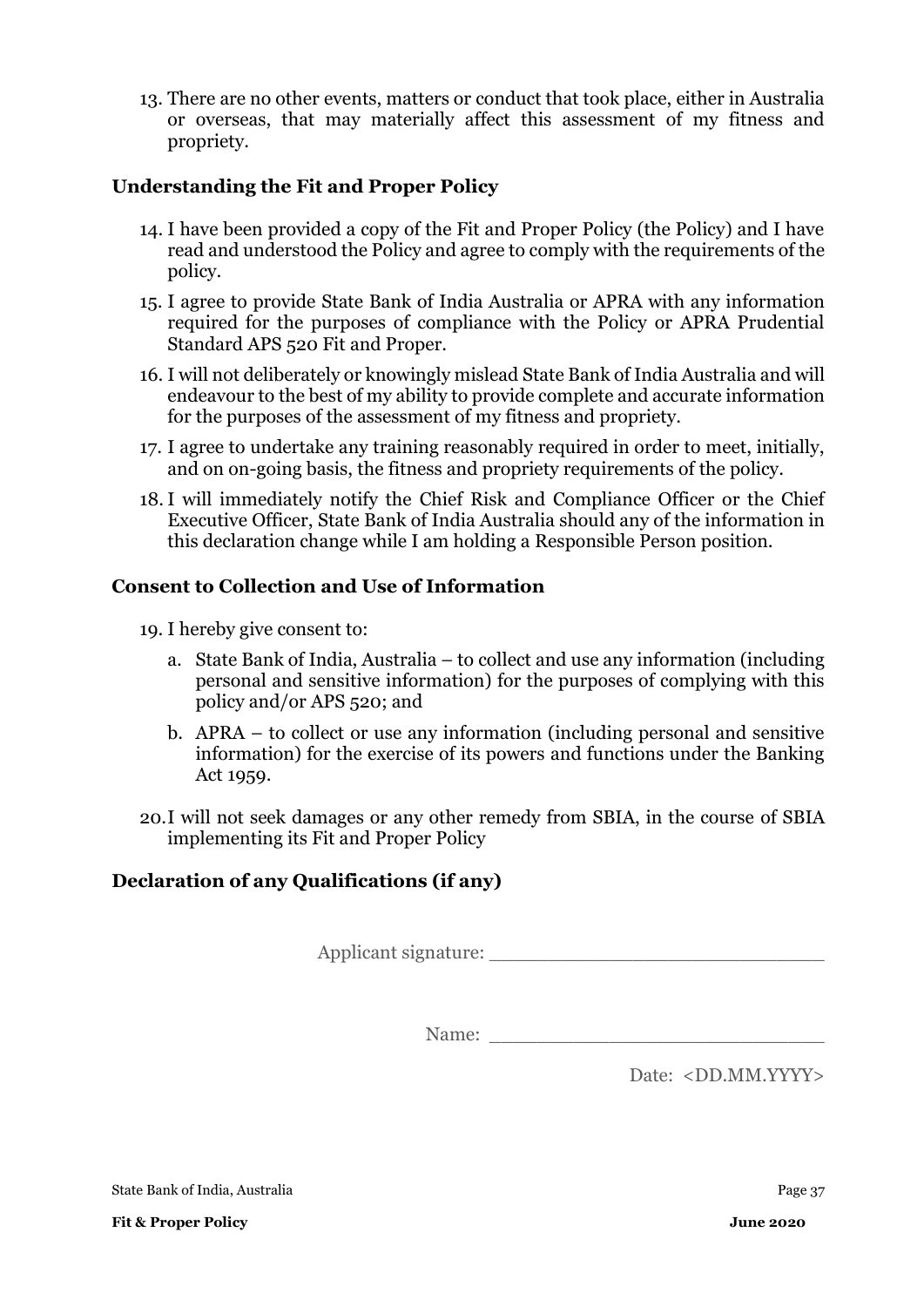#### **TO BE ISSUED ON AUDIT FIRM'S LETTER HEAD**

Responsible Position: < Responsible Position>

I,……………………………………………………., of ………(insert name of audit firm)…. as the current/ incoming Responsible Auditors of State Bank of India Australia declare that:

#### **Fitness:**

- 1. I possess the necessary skills, knowledge, expertise, diligence and soundness of judgement to undertake, and fulfil the particular duties and responsibilities of my position.
- 2. I have demonstrated the appropriate competence and integrity in fulfilling occupational, managerial or professional responsibilities previously and in the conduct of my current duties.

#### **Propriety:**

- 3. I have not demonstrated a lack of willingness to comply with legal obligations, regulatory requirements or professional standards, or been obstructive, misleading or untruthful in dealing with regulatory bodies or courts.
- 4. I have not breached a fiduciary obligation.
- 5. I have not perpetrated or participated in negligent, deceitful, or otherwise discreditable business or professional practices.
- 6. I have not been reprimanded, or disqualified, or removed, by a professional or regulatory body in relation to matters relating to honesty, integrity or business conduct.
- 7. I have not seriously or persistently failed to manage personal debts or financial affairs satisfactorily in circumstances where such failure caused loss to others.
- 8. I have not been substantially involved in the management of business or company which has failed, where that failure has been occasioned in part by deficiencies in that management.
- 9. To the best of my knowledge I am not of bad repute in any business or financial community or any market.
- 10.I am not and have not been the subject of civil or criminal proceedings or enforcement action, in relation to the management of an entity, or commercial or professional activities which were determined adversely against me (including consenting to an order or direction, or giving an undertaking, not to engage in unlawful or improper conduct) and which reflected negatively on my competence, diligence, judgment, honesty or integrity.
- 11. I have not been convicted of any offence against or arising out of a law in force in Australia or a foreign jurisdiction, being an offence, which concerns fraud, misrepresentation or dishonesty.
- 12. There are no legal (including tax related) actions current or pending against me.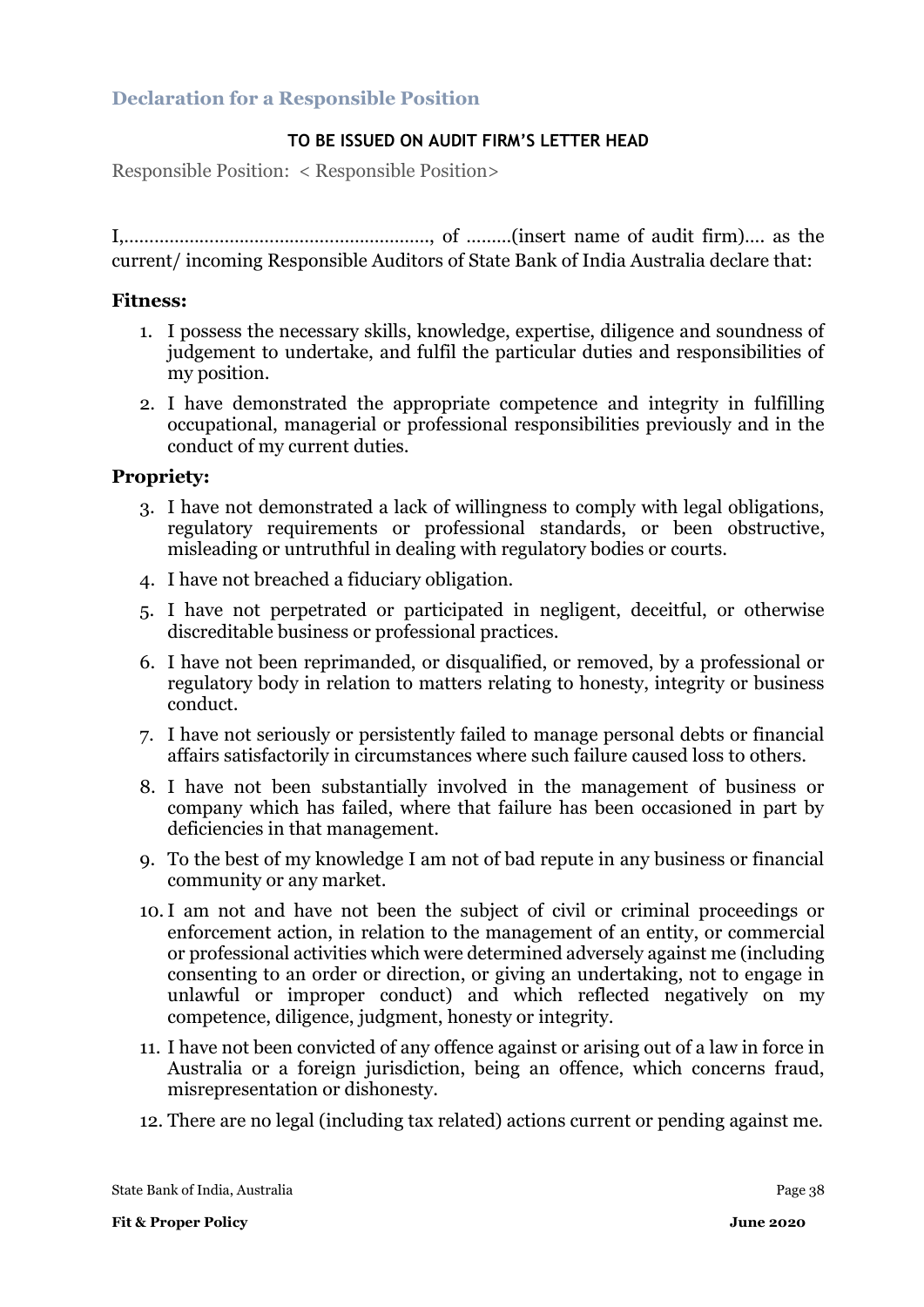13. There are no other events, matters or conduct that took place, either in Australia or overseas, that may materially affect this assessment of my fitness and propriety.

#### **Auditor Requirements:**

- 14. I am registered as an auditor under the Corporation Act 2001.
- 15. Is neither the Chief Executive Officer (CEO) nor a director of an APRA-regulated institution nor of a related body corporate;
- 16. I am ordinarily resident in Australia.
- 17. I am a member of a recognized professional body.
- 18. I have a minimum of 5-years relevant experience in the audit of ADIs and I am familiar with current issues in the audit of ADIs.

### **Understanding the Fit and Proper Policy**

- 19. I have been provided a copy of the Fit and Proper Policy (the Policy) and I have read and understood the Policy and agree to comply with the requirements of the policy.
- 20.I agree to provide State Bank of India Australia or APRA with any information required for the purposes of compliance with the Policy or APRA Prudential Standard APS 520 Fit and Proper.
- 21. I will not deliberately or knowingly mislead State Bank of India Australia and will endeavour to the best of my ability to provide complete and accurate information for the purposes of the assessment of my fitness and propriety.
- 22.I agree to undertake any training reasonably required in order to meet, initially, and on on-going basis, the fitness and propriety requirements of the policy.
- 23.I will immediately notify the Chief Risk and Compliance Officer or the Chief Executive Officer, State Bank of India Australia should any of the information in this declaration change while I am holding a Responsible Person position.

### **Consent to Collection and Use of Information**

24.I hereby give consent to:

- a. State Bank of India Australia to collect and use any information (including personal and sensitive information) for the purposes of complying with this policy and/or APS 520; and
- b. APRA to collect or use any information (including personal and sensitive information) for the exercise of its powers and functions under the Banking Act 1959.
- 25.I will not seek damages or any other remedy from SBIA, in the course of SBIA implementing its Fit and Proper Policy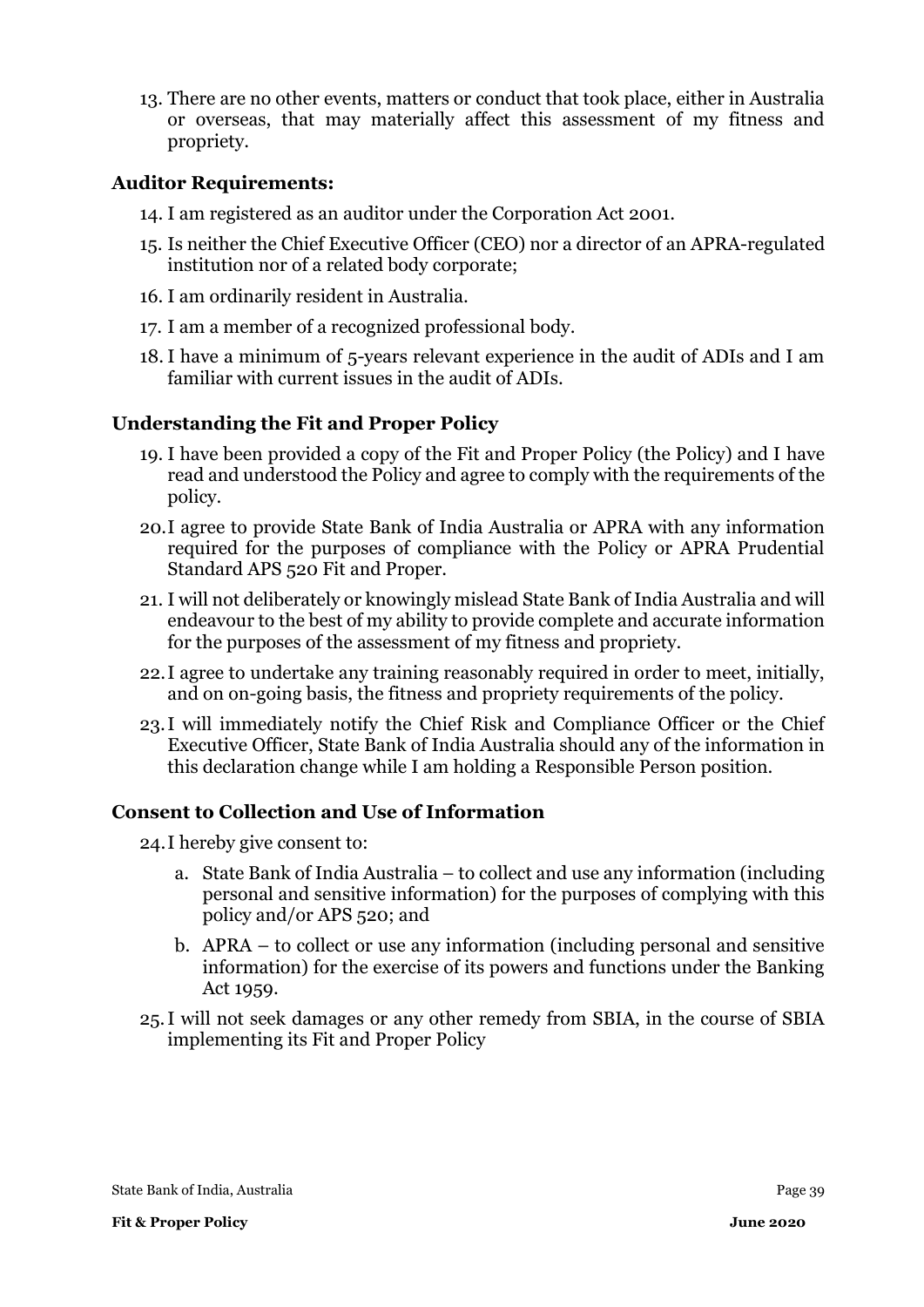# **Declaration of any Qualifications (if any)**

Applicant signature: \_\_\_\_\_\_\_\_\_\_\_\_\_\_\_\_\_\_\_\_\_\_\_\_\_\_\_\_

Name:

Date: <DD.MM.YYYY>